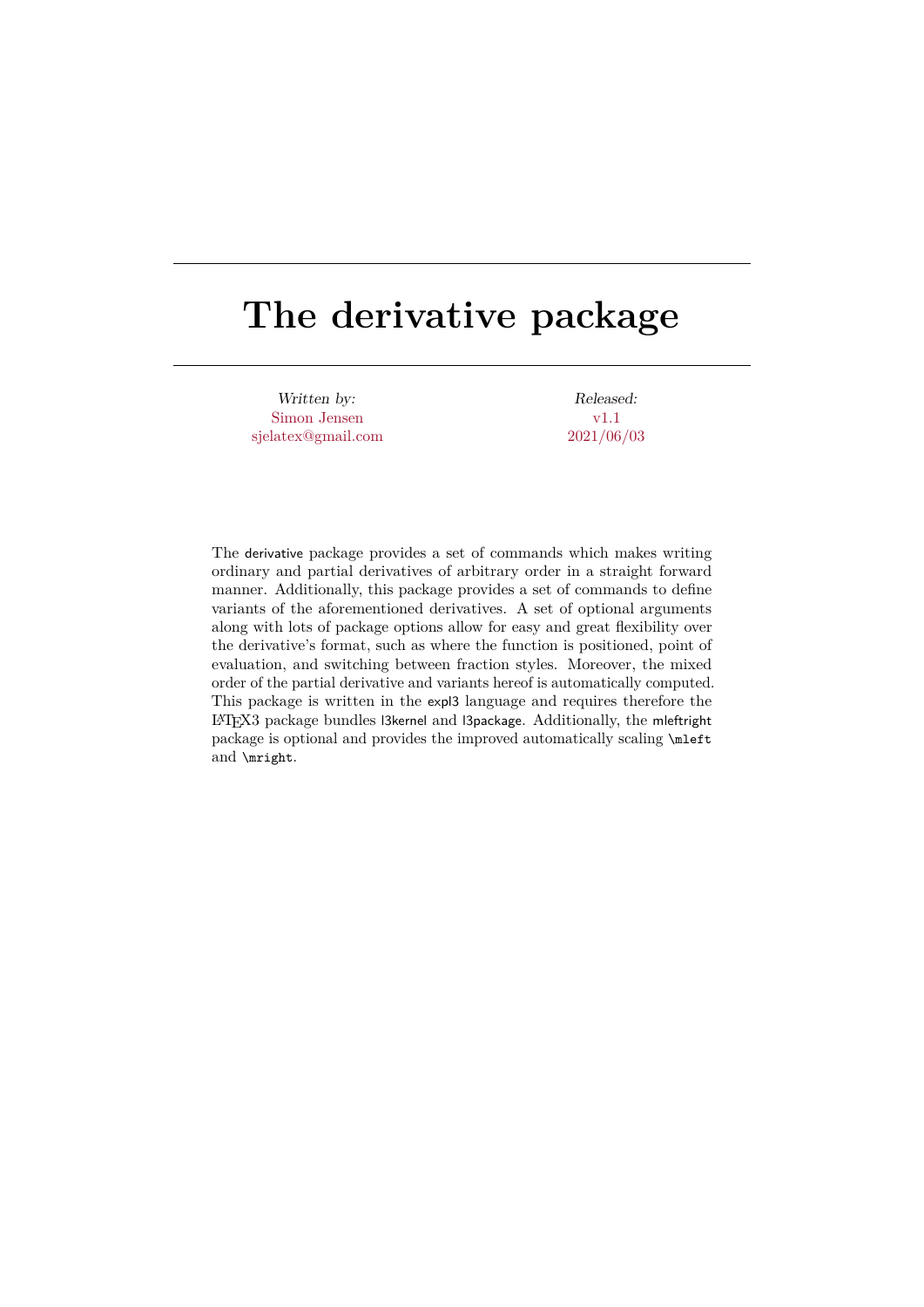## **Contents**

| $\mathbf{1}$   |                | <b>Derivative</b><br>$\overline{4}$                                                              |  |
|----------------|----------------|--------------------------------------------------------------------------------------------------|--|
|                | $1.1 -$        |                                                                                                  |  |
| $\overline{2}$ |                | 8<br><b>Differentials</b>                                                                        |  |
|                | 2.1            |                                                                                                  |  |
| 3              | <b>Options</b> | 10                                                                                               |  |
|                | 3.1            |                                                                                                  |  |
|                | 3.2            |                                                                                                  |  |
|                | 3.3            | Derivative options $\ldots \ldots \ldots \ldots \ldots \ldots \ldots \ldots \ldots \ldots$       |  |
|                | 3.4            |                                                                                                  |  |
|                | $3.5\,$        | 21                                                                                               |  |
| 4              |                | 22<br><b>Defining variants</b>                                                                   |  |
|                | 4.1            |                                                                                                  |  |
|                | 4.2            |                                                                                                  |  |
| 5              |                | 24<br>The mixed order                                                                            |  |
|                | 5.1            |                                                                                                  |  |
|                |                | 5.1.1                                                                                            |  |
|                | 5.2            |                                                                                                  |  |
|                | 5.3            |                                                                                                  |  |
|                | 5.4            |                                                                                                  |  |
| 6              |                | 27<br><b>Miscellaneous</b>                                                                       |  |
|                | 6.1            |                                                                                                  |  |
| $\overline{7}$ | To do          | 28                                                                                               |  |
|                | 7.1            | Future implementation $\ldots \ldots \ldots \ldots \ldots \ldots \ldots \ldots \ldots \ldots$ 28 |  |
|                | 7.2            |                                                                                                  |  |
|                | <b>Index</b>   | 29                                                                                               |  |
|                |                |                                                                                                  |  |
|                |                |                                                                                                  |  |
|                |                | 31<br><b>Change history</b>                                                                      |  |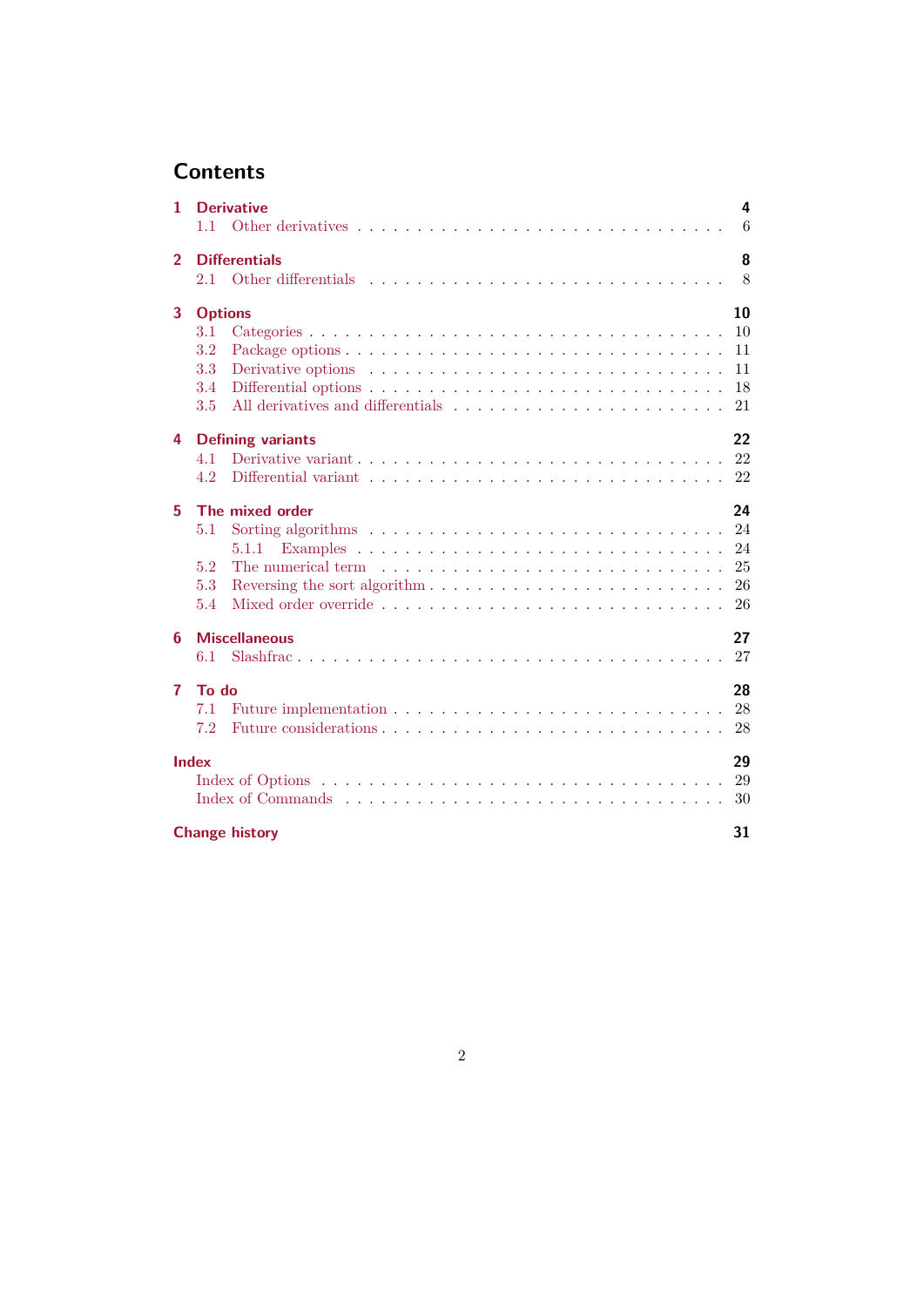This package started as a personal package a few years ago that I used in various projects. Firstly, it was written in TEX and LATEX, which gave rise to various errors as the complexity of the package grew larger and ended up as a spaghetti code. Therefore, the code was rewritten into the LAT<sub>EX3</sub> language and may now be easily maintained. Originally this package was written because there did not exist any great package for derivatives. It was first much later that I discovered the diffcoeff package, which does a good job. However, at this time, I had already written much of the code with no documentation. So I decided to write one and make it into a package for the public.

As a note on terminology, I use the wording *infinitesimal* abbreviated as inf for the operator symbols  $d, \partial, \delta$  etc. that used in derivatives like  $\frac{dy}{dx}, \frac{\partial y}{\partial x}, \frac{\delta y}{\delta x}$  and in differentials like  $dx, \partial_x, \delta x$ . In the description of macros and options, I often write  $cs$ - $\langle$ *placeholder* $\rangle$ to denote a comma-separated list of  $\langle$ *placeholder* $\rangle$ . For example, [ $\langle$ *cs-numbers* $\rangle$ ] is used in the option section for math space keys to denote comma-separated list of numbers. It should also be noted that whenever an argument reads  $\langle keyvalue\; list \rangle$ , it means that it is a comma-separated list of keyvalue pairs.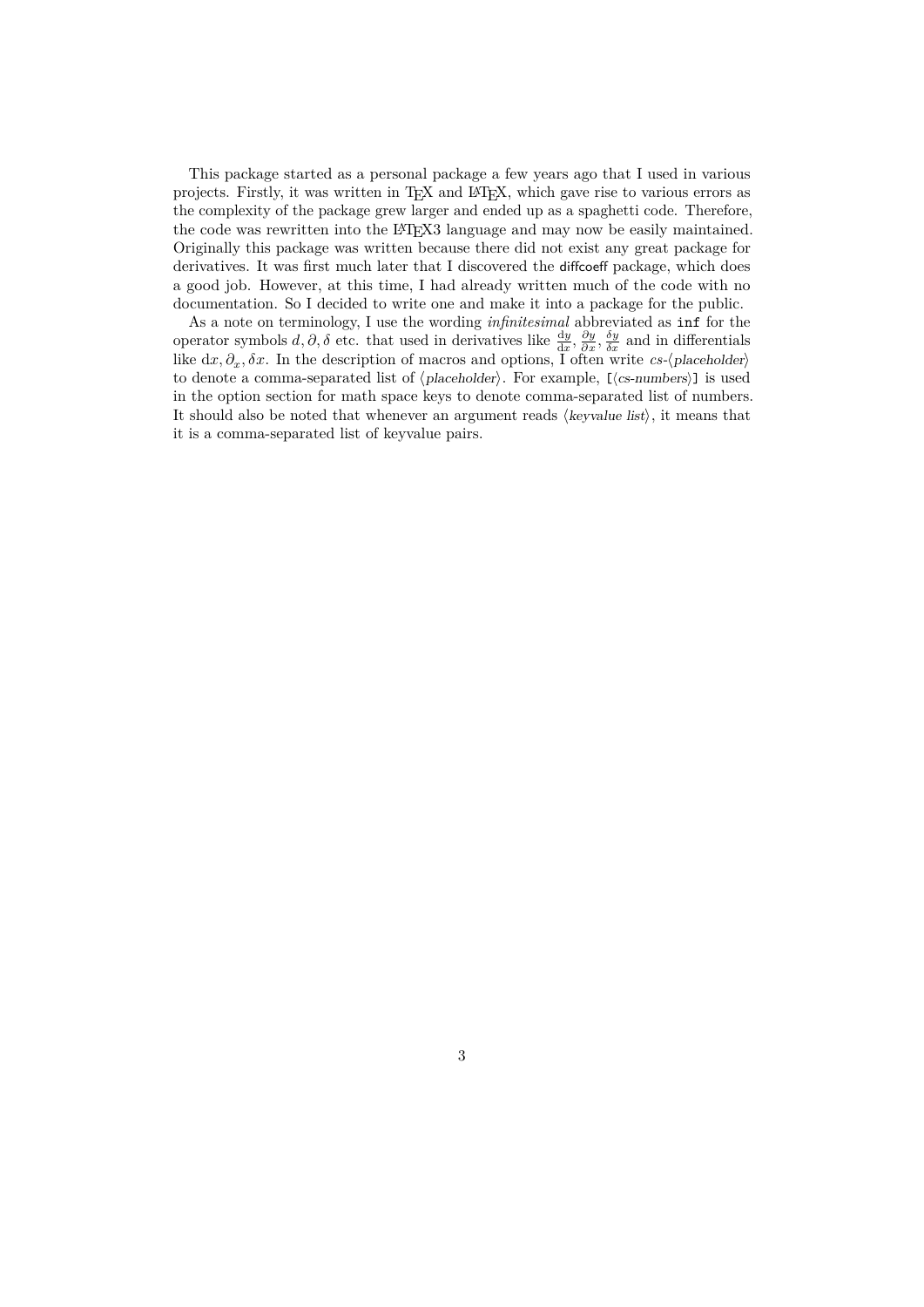## <span id="page-3-1"></span><span id="page-3-0"></span>**1 Derivative**

\pdv  $\ast$ [ $\langle \text{keyval list} \rangle$ ] { $\langle \text{function} \rangle$ }/ $\{ \langle \text{variable} \rangle \}$  { $\langle \text{point}_1 \rangle$ } $\hat{\}$ { $\langle \text{point}_2 \rangle$ }

The partial derivative \pdv is defined with a set of mandatory and optional arguments that either typeset specific parts or changing the style of the derivative. In this package, the partial derivative is defined with an italic partial differential  $\partial$  as

```
\DeclareDerivative{\pdv}{\partial}[style-var=multiple, sep-inf-ord=1,
delims-eval=(), delims-eval-/=()]
```
\* The first argument of \pdv is an optional star that determines where the function is typeset; either in the numerator of the fraction or next to the fraction. Using the option switch-\*=false, the function is typeset in the numerator when the star is absent, and next to the fraction when the star is present as shown below

$$
\phi\{f\}(x,y) \implies \frac{\partial^2 f}{\partial x \partial y}
$$
\n
$$
\phi\left\{f\}(x,y) \implies \frac{\partial^2}{\partial x \partial y}f
$$

The effect of the star's presence can be switched around using switch-\*=true i.e. the equations in the above example are exchanged.

[ $\langle \text{keyval list} \rangle$ ] The second argument is optional and is written inside square brackets. This argument  $\overline{U_{\text{pdated}}}$ : v1.0 is used to set the options of the derivative using a key=value semantic. For example the order of differentiation can be set via the order option

$$
\begin{array}{rcl}\n\text{poly[order=}\{2,3\}]\{f\}\{x,y\} & \Rightarrow & \frac{\partial^5 f}{\partial x^2 \partial y^3} \\
\text{poly[order=}\{\beta_{\text{data},n+2a\}]\{f\}\{x,y,z\} & \Rightarrow & \frac{\partial^{3a+\beta+n} f}{\partial x^{\beta} \partial y^a \partial z^{n+2a}} \\
\text{poly[order=}\{2,n^2,n^2-1\}]\{f\}\{x,y,z\} & \Rightarrow & \frac{\partial^{2n^2+1} f}{\partial x^2 \partial y^{n^2} \partial z^{n^2-1}} \\
\text{poly[order=}\{2,n^2\}]\{f\}\{x,y,z\} & \Rightarrow & \frac{\partial^{n^2+3} f}{\partial x^2 \partial y^{n^2} \partial z}\n\end{array}
$$

The list of options that can be applied to derivatives can be found in [section 3.3.](#page-10-1)

{⟨function⟩} This is the first mandatory argument that typeset the function that is to be differentiated

$$
\nabla \text{tdv}(f(x,y,z))\{x,y,z\} \implies \frac{\partial^3 f(x,y,z)}{\partial x \partial y \partial z}
$$
\n
$$
\nabla \text{dv}(e^x \sin(y) \ln(z))\{x,y,z\} \implies \frac{\partial^3 e^x \sin(y) \ln(z)}{\partial x \partial y \partial z}
$$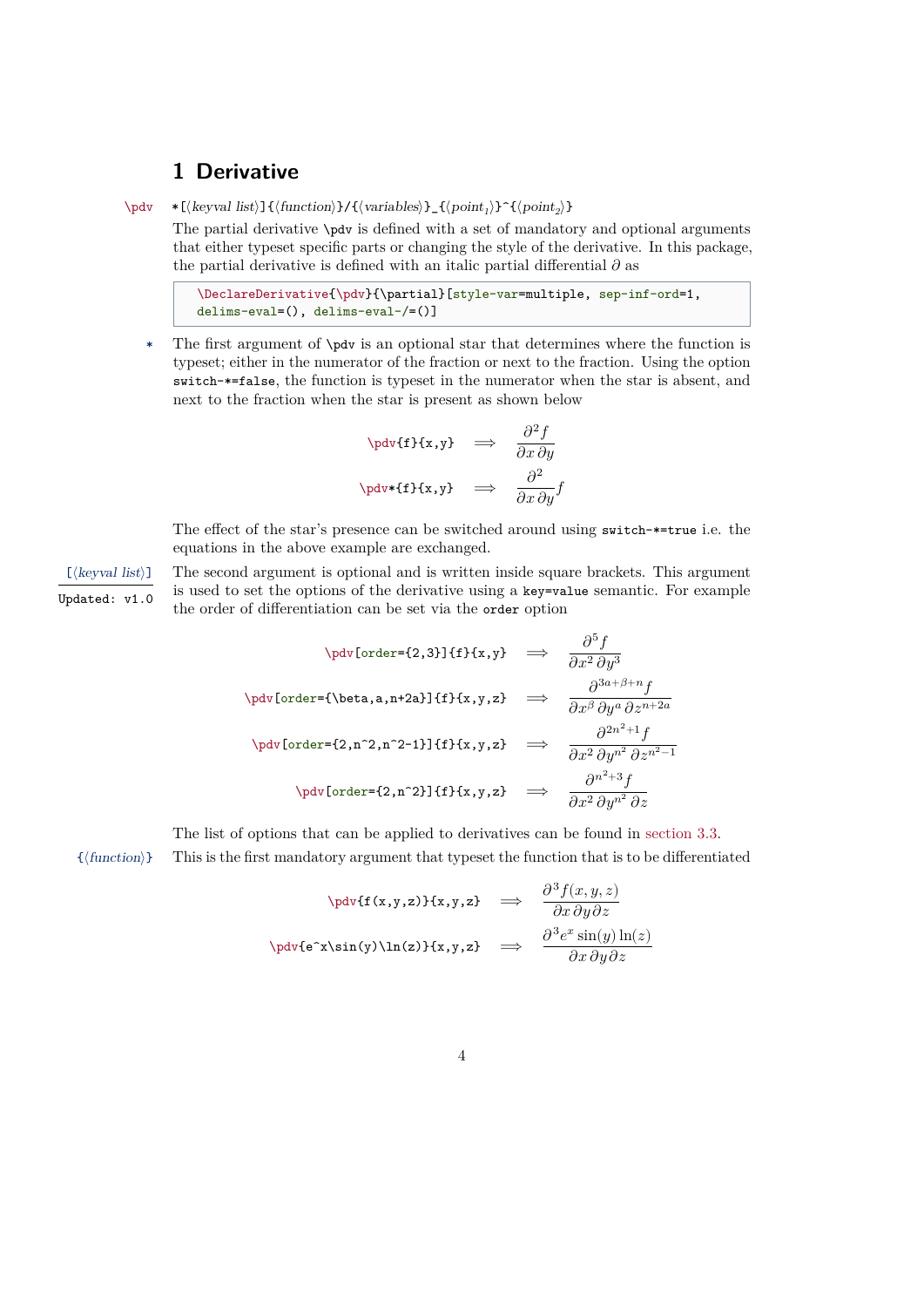<span id="page-4-1"></span>The function is simply typeset in the numerator or next to the fraction.

/ The fourth argument is an optional slash written *between the function and the variable* arguments and determines which fraction style the derivative is typeset with, as described in [section 3.3.](#page-10-1) Using the option switch-/=false and the package's default fractions, the derivative is typeset with  $\frac{\text{area}}{\text{area}}$  is absent, and  $\text{class}$ when the slash is present, as shown below

$$
\phi\{f\}\{x,y\} \implies \frac{\partial^2 f}{\partial x \partial y}
$$
\n
$$
\phi\{f\}/\{x,y\} \implies \frac{\partial^2 f}{\partial x \partial y}
$$

As for the star argument, the effect of the slash's presence can be switched around using switch-/=true i.e. the equations in the above example are exchanged.

{⟨variables⟩} This is the second and final mandatory argument, which purpose is to typeset the variable in which the function is differentiated with respect to. The variables are given in a comma-separated list e.g. {x, y, z}

$$
\phi\text{tf}(x) \implies \frac{\partial f}{\partial x}
$$
\n
$$
\phi\text{tf}(x,y) \implies \frac{\partial^2 f}{\partial x \partial y}
$$

This is the last optional argument that specifies the point $(s)$  of evaluation or variables  $\rangle$ }^{ $\langle point_2 \rangle$ } held constant. It is an *e-type* argument in the xparse language and is given by  $e\{\hat{\ }$ . This means that the subscript  $\overline{\phantom{a}}$  and superscript  $\hat{\phantom{a}}$  accepts an argument given in braces. Moreover, the order of  $\overline{\phantom{a}}$  and  $\overline{\phantom{a}}$  is independent as shown below

$$
\begin{array}{rcl}\n\text{polyf1f1x,y} &= \left(\frac{\partial^2 f}{\partial x \partial y}\right)_{(x_1,y_1)} \\
\text{polyf1f1x,y}^{(x_2,y_2)} & \Rightarrow & \left(\frac{\partial^2 f}{\partial x \partial y}\right)^{(x_2,y_2)} \\
\text{polyf1f1x,y} &= \left(\frac{\partial^2 f}{\partial x \partial y}\right)_{(x_1,y_1)}^{(x_2,y_2)} \\
\text{polyf1f1x,y}^{(x_2,y_1)} &= \left(\frac{\partial^2 f}{\partial x \partial y}\right)_{(x_1,y_1)}^{(x_2,y_2)} \\
\text{polyf1f1x,y}^{(x_2,y_1)} &= \left(\frac{\partial^2 f}{\partial x \partial y}\right)_{(x_1,y_1)}^{(x_2,y_2)} \\
\text{polyf1f1x,y}^{(x_2,y_1)} & \Rightarrow & \left(\frac{\partial^2 f}{\partial x \partial y}\right)_{(x_1,y_1)}^{(x_2,y_2)} \\
\text{polyf1f1x,y}^{(x_2,y_1)} & \Rightarrow & \left(\frac{\partial^2 f}{\partial x \partial y}\right)_{(x_1,y_1)}^{(x_2,y_2)} \\
\text{polyf1f1x,y}^{(x_2,y_1)} & \Rightarrow & \left(\frac{\partial^2 f}{\partial x \partial y}\right)_{(x_1,y_1)}^{(x_2,y_2)} \\
\text{polyf1f1x,y}^{(x_2,y_1)} & \Rightarrow & \left(\frac{\partial^2 f}{\partial x \partial y}\right)_{(x_1,y_1)}^{(x_2,y_2)} \\
\text{polyf1f1x,y}^{(x_2,y_1)} & \Rightarrow & \left(\frac{\partial^2 f}{\partial x \partial y}\right)_{(x_1,y_1)}^{(x_2,y_2)} \\
\text{polyf1f1x,y}^{(x_2,y_1)} & \Rightarrow & \left(\frac{\partial^2 f}{\partial x \partial y}\right)_{(x_1,y_1)}^{(x_2,y_2)} \\
\text{polyf1f1x,y}^{(x_2,y_1)} & \Rightarrow & \left(\frac{\partial^2 f}{\partial x \partial y}\right)_{(x_1,y_1)}^{(x_2,y_2)} \\
\text{polyf1f1x,y
$$

The subscript argument is commonly used as the point of evaluation or variables held constant. If needed, the superscript argument may be used for the second point of evaluation.

<span id="page-4-0"></span><sup>&</sup>lt;sup>1</sup>which is a macro defined by the package, see [section 6.1](#page-26-1) for more information.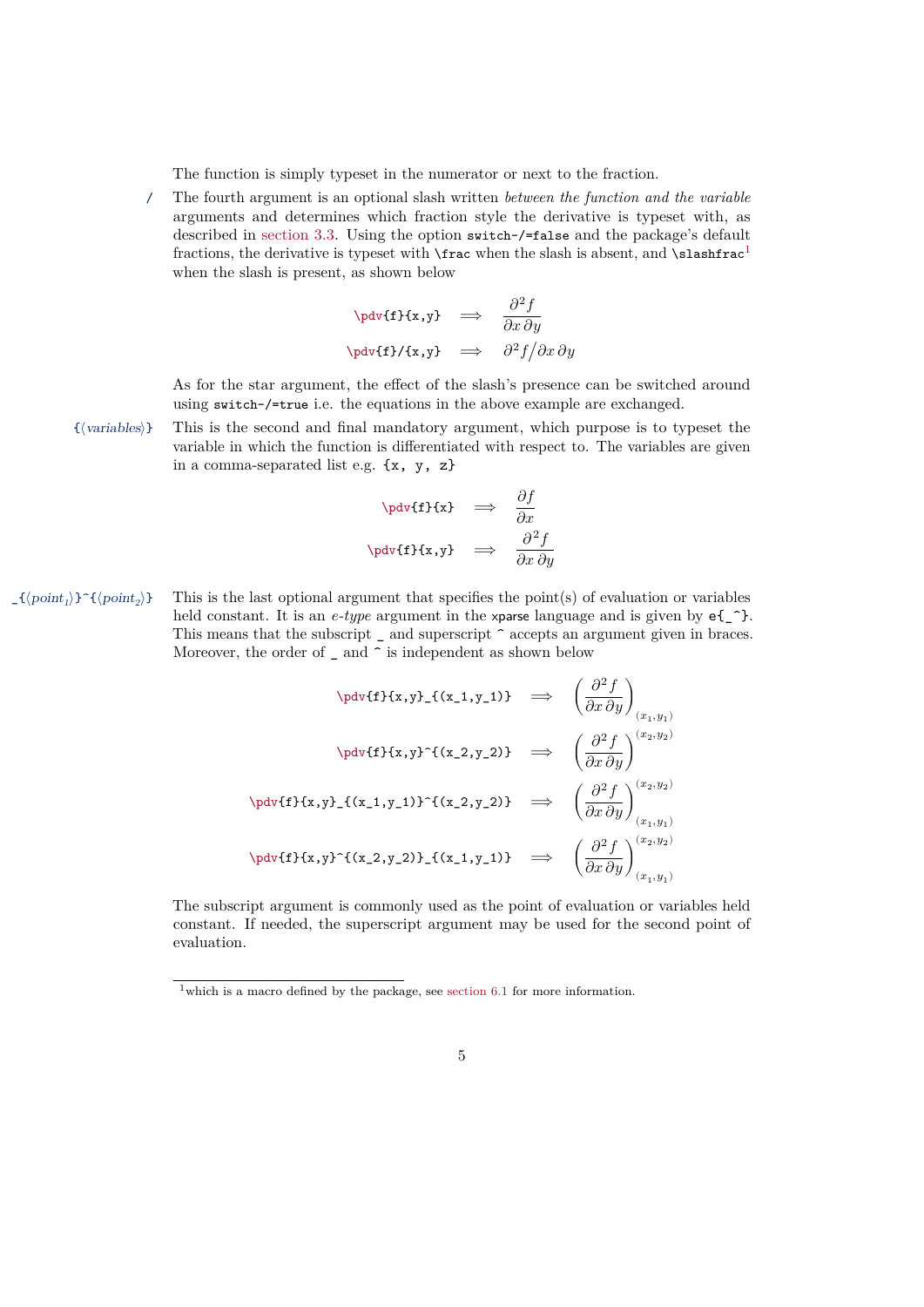## <span id="page-5-1"></span><span id="page-5-0"></span>**1.1 Other derivatives**

This package offers five other derivatives: Ordinary derivative \odv, material derivative \mdv, functional derivative \fdv, the average rate of change \adv and the Jacobian \jdv. A unique feature of this package, is that you can define your own derivatives as described in [section 4.1.](#page-21-1)

\odv  $*(\text{keyval list}) {\({\text{function}})} {\({\text{variable}}\}) {\_{\{\text{point}_1\}}^{\{\text{point}_2\}}$ 

Updated:  $v1.1$  In this package, the ordinary derivative is defined with an upright lowercase d if the package option upright=true is used else it will use an italic lowercase d

> \DeclareDerivative{\odv}{\mathrm{d}} upright=true  $\Delta$  \DeclareDerivative{\odv}{\mathnormal{d}} italic=true

because it is used by many nowadays books

$$
\frac{\mathrm{d}f}{\mathrm{d}x}=\lim_{h\to 0}\biggl(\frac{f(x+h)-f(x)}{h}\biggr)
$$

However it can always be changed with the style-inf key.

\mdv  $*[(keyval list)] {\frac{function}{}/(\varphi)} \$  { $\{point_1\}^{\{point_2\}}$ }

Updated:  $v1.1$  The material derivative is used in some branches of physics e.g. thermodynamic, fluid dynamic etc. It comes with an upright uppercase D when the package option upright=true else it will use an italic uppercase D. In this package, the material derivative is defined as

In physics, the material derivative is defined by

$$
\frac{\mathbf{D}\varphi(\mathbf{r},t)}{\mathbf{D}t} \coloneqq \frac{\partial \varphi(\mathbf{r},t)}{\partial t} + \dot{\mathbf{r}} \cdot \nabla \varphi(\mathbf{r},t)
$$

\fdv  $\ast$ [ $\langle \text{keyval list} \rangle$ ]{ $\langle \text{function} \rangle$ }/ $\langle \text{variable} \rangle$ }  $\{ \langle \text{point}_1 \rangle \}$   $\{ \langle \text{point}_2 \rangle \}$ 

The functional derivative is used in the calculus of variation and uses a lowercase delta. With the package's default settings, it will use an italic delta. In this package, the functional derivative is defined as

\DeclareDerivative{\fdv}{\delta}

In physics, it is for example used in the Lagrange equation or in the derivation of the Hartree-Fock equation

$$
\frac{\delta I}{\delta q_{\alpha}}=\frac{\partial L}{\partial q_{\alpha}}-\frac{{\rm d}}{{\rm d}t}\frac{\partial L}{\partial \dot{q}_{\alpha}}=0,\qquad \frac{\delta \mathcal{L}}{\delta \psi_n^*}=\hat{F}|\psi_n\rangle-\epsilon_n|\psi_n\rangle=0,
$$

respectively.

\adv  $*[(keyval list)] {\frac{function}{}/(\varphi)} {\frac{point_1}{\hat{1}}(\varphi)}$ 

The average rate of change is defined to use an upright uppercase delta with the packages default settings. In this package, the average rate of change is defined as

 $upright=true$  $\mathtt{italic}$ =true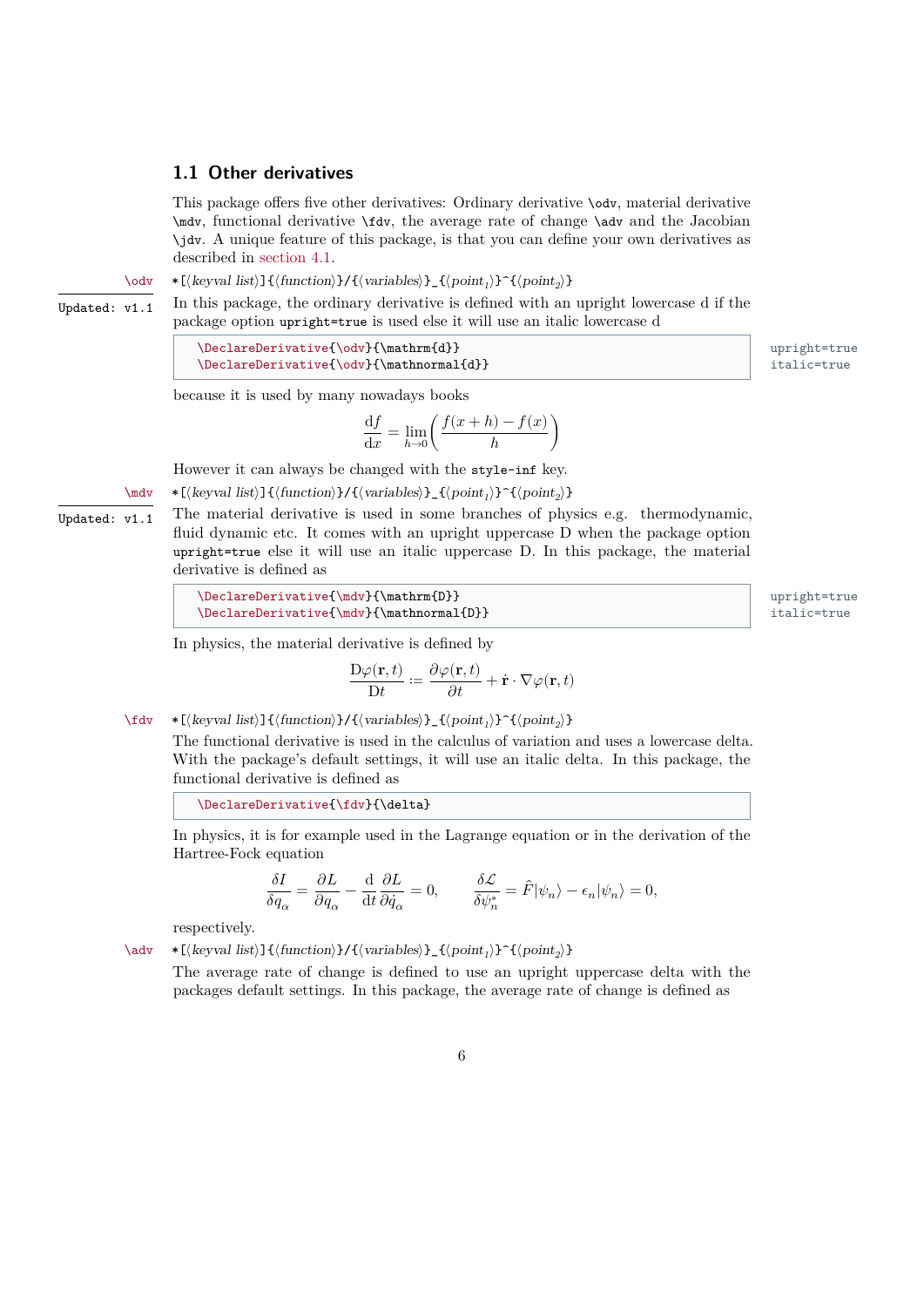<span id="page-6-0"></span>\DeclareDerivative{\adv}{\Delta}

The average rate of change is used to determine the slope of a straight line

$$
\frac{\Delta y}{\Delta x} = \frac{y_2 - y_1}{x_2 - x_1}
$$

\jdv  $\ast$ [ $\langle \text{keyval list} \rangle$ ]{ $\langle \text{function} \rangle$ }/ $\{ \langle \text{variable} \rangle \}$ \_ $\{ \langle \text{point}_1 \rangle \}$   $\{ \langle \text{point}_2 \rangle \}$ 

 $\overline{U_{\text{pdated}: V1.0}}$  The Jacobian is defined to use an italic partial differential with the package's default settings. Also a pair of parentheses is automatically inserted around the function and variable. In this package, the Jacobian is defined as

 $\label{thm:main} $$ \DeclareDerivative{\jdv}={\partial} [fun=true, var=1]$$$ 

which gives

$$
\frac{\partial(f,g,h)}{\partial(x,y,z)}
$$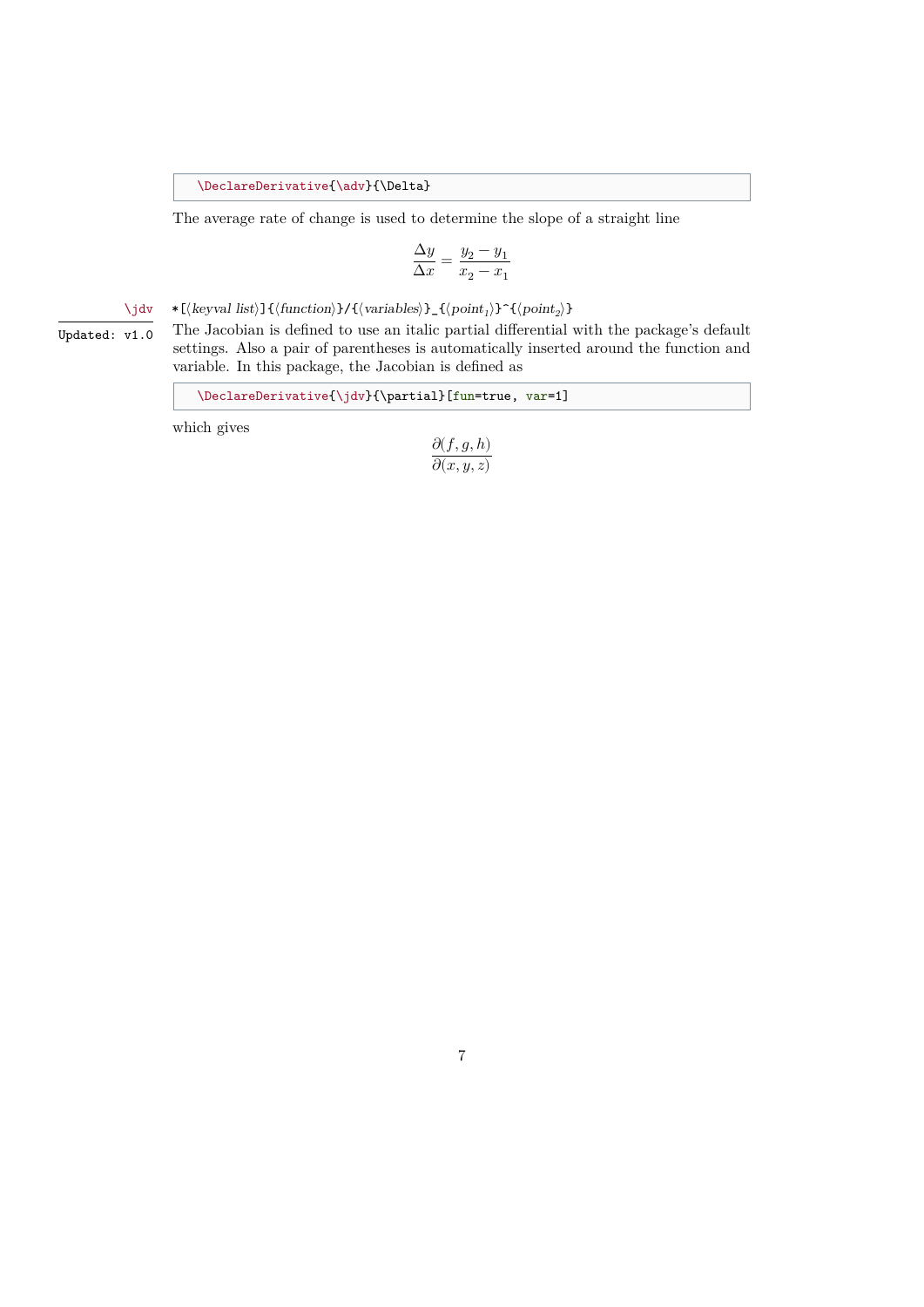## <span id="page-7-2"></span><span id="page-7-0"></span>**2 Differentials**

\odif \*[⟨keyval list⟩]{⟨variables⟩}

New: v1.0 Updated: v1.1 The differential \odif is defined with a set of mandatory and optional arguments that either typeset specific parts or changing the style of the differential. It is defined with an upright lowercase d when upright=true else it will be defined with an italic lowercase d

\DeclareDifferential{\odif}{\mathrm{d}} upright=true \DeclareDifferential{\odif}{\mathnormal{d}} italic=true

\* The first argument of \odif is an optional star that determines the notation style of the differential. Using the option switch-\*=false, the variables and orders are typeset in a subscript and superscript respectively when the star is present. When the star is absent, then the macros associated infinitesimal is placed in front of each variable as shown below

> $\delta$  \odif{x,y,z}  $\implies$  dx dy dz  $\text{led} \leftarrow \text{d}_{x,y,z}$

The effect of the star's presence can be switched around using switch-\*=true i.e. the equations in the above example are exchanged, as described in [section 3.3.](#page-10-1)

[ $\langle \text{keyval list} \rangle$ ] The second argument is optional and is written inside square brackets. This argument is used to set the options of the differential using a key=value semantic.

> $\delta$  \odif[order={n,3}]{x,y,z}  $\implies$   $d^n x d^3 y dz$  $\text{odd}$ [sep-var-inf=0]{x,y,z}  $\implies$  dxdydz  $\text{odd}f*[sep-var-var=0]{x,y,z} \implies d_{xyz}$

The list of options that can be applied to differential can be is found in [section 3.4](#page-17-0)

{⟨variables⟩} This is the mandatory argument, which purpose is to typeset the variables, as shown below

$$
\begin{array}{rcl} \backslash \text{odif}\{x\} & \Rightarrow & dx\\ \\ \backslash \text{odif}\{s\_1,s\_2\ldots,s\_n\} & \Rightarrow & ds_1\,ds_2\ldots ds_n \end{array}
$$

## <span id="page-7-1"></span>**2.1 Other differentials**

This package offers four other differentials: partial differential \pdif, uppercase D \mdif, delta \fdif and Delta \adif. A unique feature of this package, is that you can define your own differential as described in [section 4.2.](#page-21-2)

\pdif \*[⟨keyval list⟩]{⟨variables⟩}

The partial differential \pdif is typically used as a shorthand notation for the partial derivative. In this package it is defined as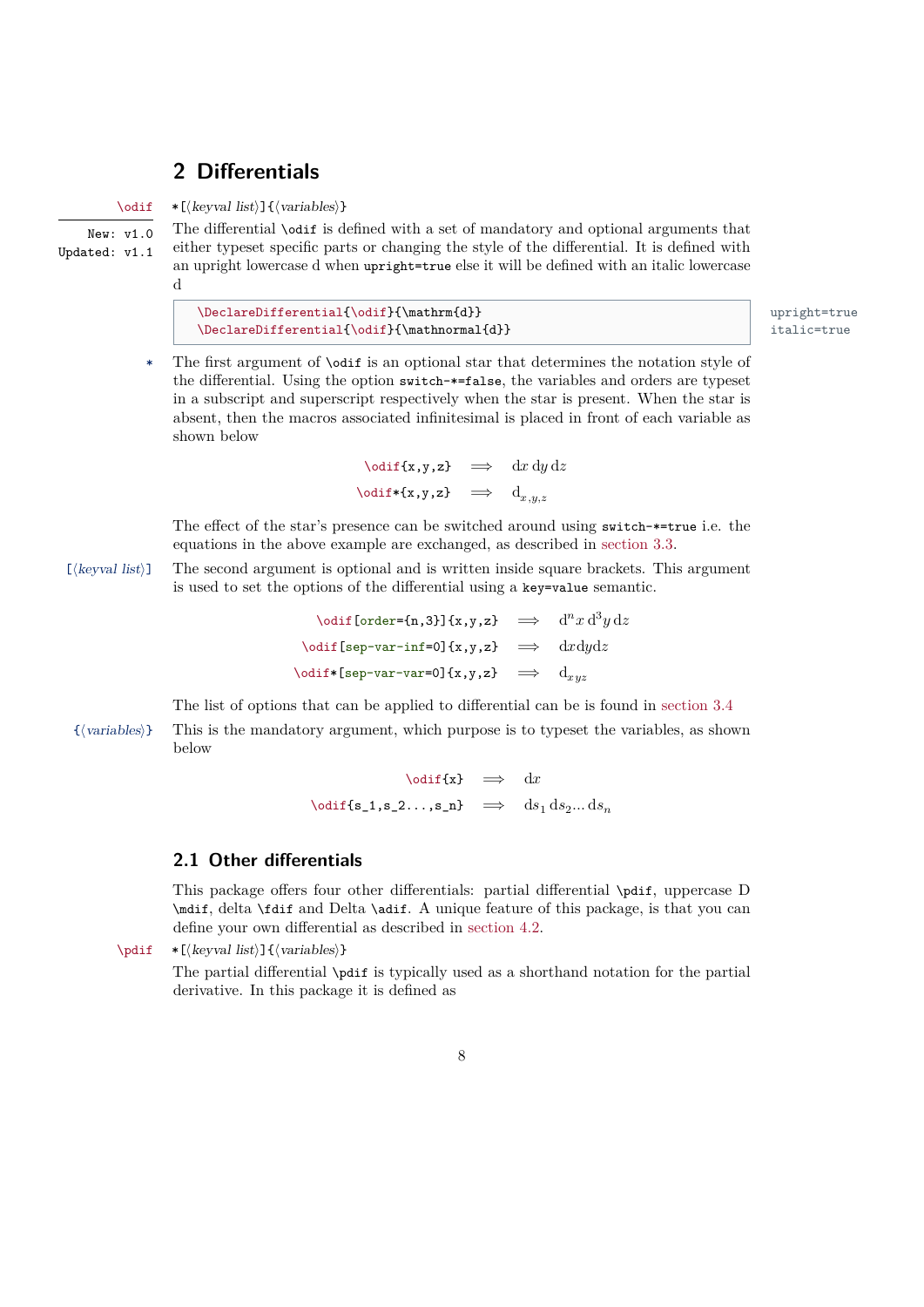#### <span id="page-8-0"></span>\DeclareDifferential{\pdif}{\partial}[style-notation=single, style-notation-\*=mixed]

The non-star and star version gives

$$
\partial_{x,y,z}^{i,j,k} := \frac{\partial^{i+j+k}}{\partial x^i \partial y^j \partial z^k}
$$

$$
\partial_x^i \partial_y^j \partial_z^k := \frac{\partial^{i+j+k}}{\partial x^i \partial y^j \partial z^k}
$$

respectively.

## \mdif \*[⟨keyval list⟩]{⟨variables⟩}

Updated:  $v1.1$  Another commonly used shorthand notation for various derivatives is the differential with an uppercase D. In this package it is defined with a upright D when upright=true else it is defined with an italic uppercase D

```
\DeclareDifferential{\mdif}{\mathrm{D}}[style-notation=single,
style-notation-*=mixed] upright=true
\DeclareDifferential{\mdif}{\mathnormal{D}}[style-notation=single,
style-notation-*=mixed italic=true
```
The non-star and star version gives

$$
\mathbf{D}_{x,y,z}^{i,j,k}
$$
  

$$
\mathbf{D}_x^i \mathbf{D}_y^j \mathbf{D}_z^k
$$

respectively.

\fdif \*[⟨keyval list⟩]{⟨variables⟩}

When working with functional derivatives another differential is frequently encountered. This differential uses a delta symbol and is defined as

\DeclareDifferential{\fdif}{\delta}

For example an expression like

$$
\delta J = \int_{a}^{b} \frac{\partial L}{\partial f} \delta f(x) + \frac{\partial L}{\partial f'} \frac{\mathrm{d}}{\mathrm{d}x} \delta f(x) \, \mathrm{d}x
$$

is frequently encountered.

\adif \*[⟨keyval list⟩]{⟨variables⟩}

To wrap it up, a differential for differences is defined as

\DeclareDifferential{\adif}{\Delta}

For example

$$
\Delta E = E_2 - E_1
$$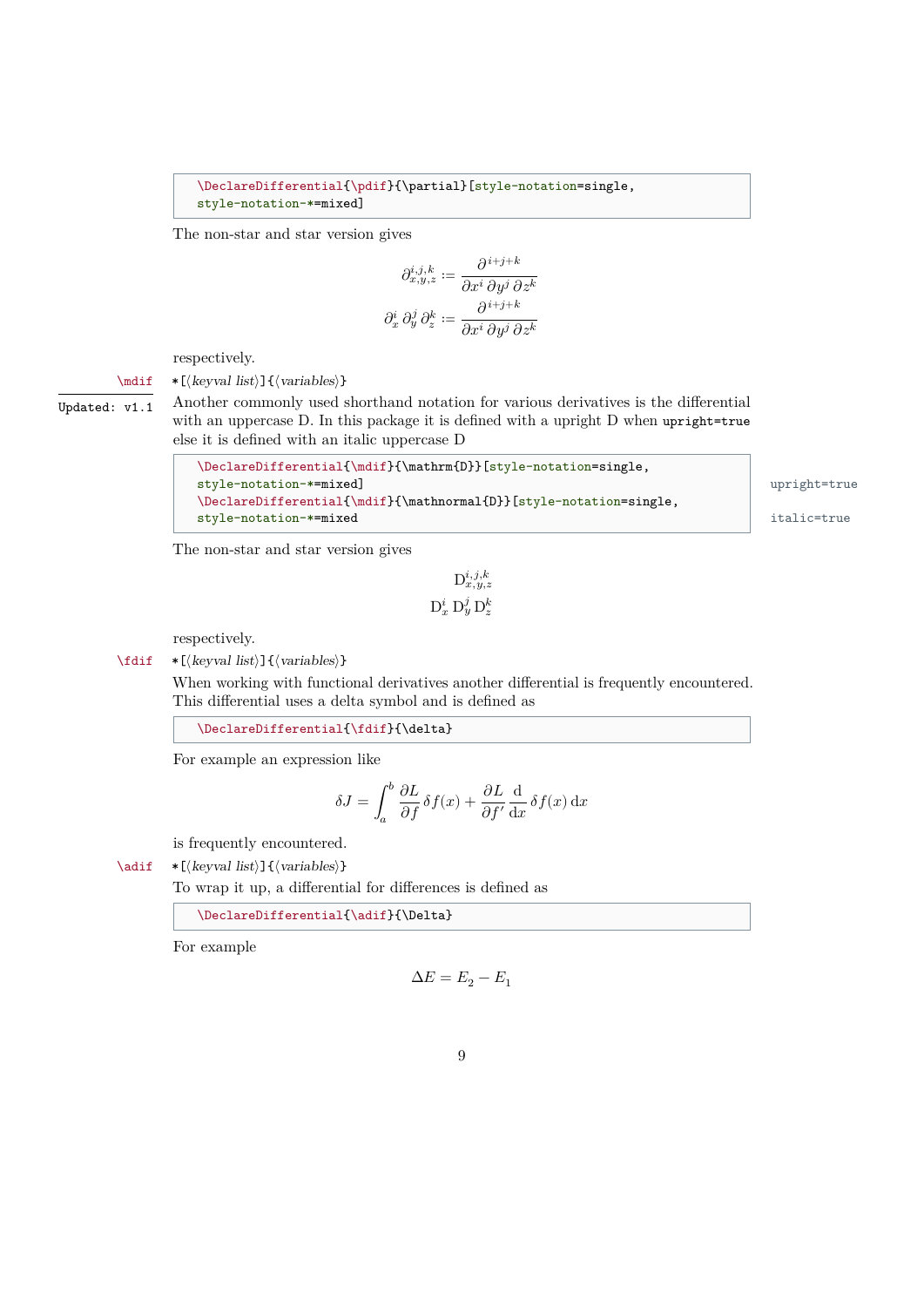## <span id="page-9-2"></span><span id="page-9-0"></span>**3 Options**

This package accepts its options using the well-known *key=value* syntax. The keys are divided into categories, for which each key have its associated category as a prefix.

\derivset {⟨command⟩}[⟨keyval list⟩]

- $\overline{U_{\text{pdated: v1.0}}}$  The \derivset is meant to set the default values for derivatives and differentials options in the preamble. It can be used in the document but this is what the new [⟨keyval list)] arguments are for in the derivative and differential commands.
- {⟨command⟩} A mandatory argument that determines which command the *key=value* pairs are assigned to, where the allowed ⟨commands⟩ are the derivatives and differentials defined by the package and you, see [sections 4.1](#page-21-1) and [4.2](#page-21-2) for more information. The special value all is also allowed, which gives access to the options that applies to *all* derivatives and differentials.
- [⟨keyval list⟩] This optional argument accepts its input as a comma-separated list of *key=value* pairs. Leaving out  $[\langle \text{keyval list} \rangle]$  sets the options to the package's default settings for the chosen { $\langle \cdot \rangle$ }. E.g.  $\derivset{\odot}$  sets the options for the ordinary derivative to the packages default settings.

## <span id="page-9-1"></span>**3.1 Categories**

This section seeks to give a detailed description of each category.

- The style- $\langle ... \rangle$  keys sets either the font style or the fraction style of  $\langle ... \rangle$ . The font styles \mathnormal/\symnormal and \mathrm/\symup are commonly used in literature. The fraction style can be either **\frac, \dfrac, \tfrac, \sfrac<sup>R</sup>, \slashfrac<sup>[1](#page-4-0)</sup>** or any command with two mandatory arguments.
- The delims- $\langle ... \rangle$  keys sets the delimiters used around the  $\langle ... \rangle$ . The Rule of Two applies here: 'Always two there are, no more, no less. A left and a right delimiter'. The allowed delimiters are those that can be scaled with \left, \big etc.
- The scale- $\langle ... \rangle$  keys sets the size of the  $\langle ... \rangle$ 's delimiters. The values big, Big, bigg, and Bigg are self-explanatory and internally a left and right version are used e.g. \bigl and \bigr. The value none inserts the delimiters (except periods) unscaled. While the value auto scales the delimiters automatically using **\left** and \right.
- The sep- $\langle ... \rangle$ - $\langle ... \rangle$  keys inserts their value between  $\langle ... \rangle$  and  $\langle ... \rangle$ . If the value is a comma-separated list of up to three numbers (e.g.  $\{x,y,z\}$ ) it will be converted into the syntax \muskip x mu plus y mu minus z mu and inserted. All other values are used as they were given.
- The switch- $\langle ... \rangle$  keys serves to change an argument's behaviour by swapping the effect of an optional character's presence.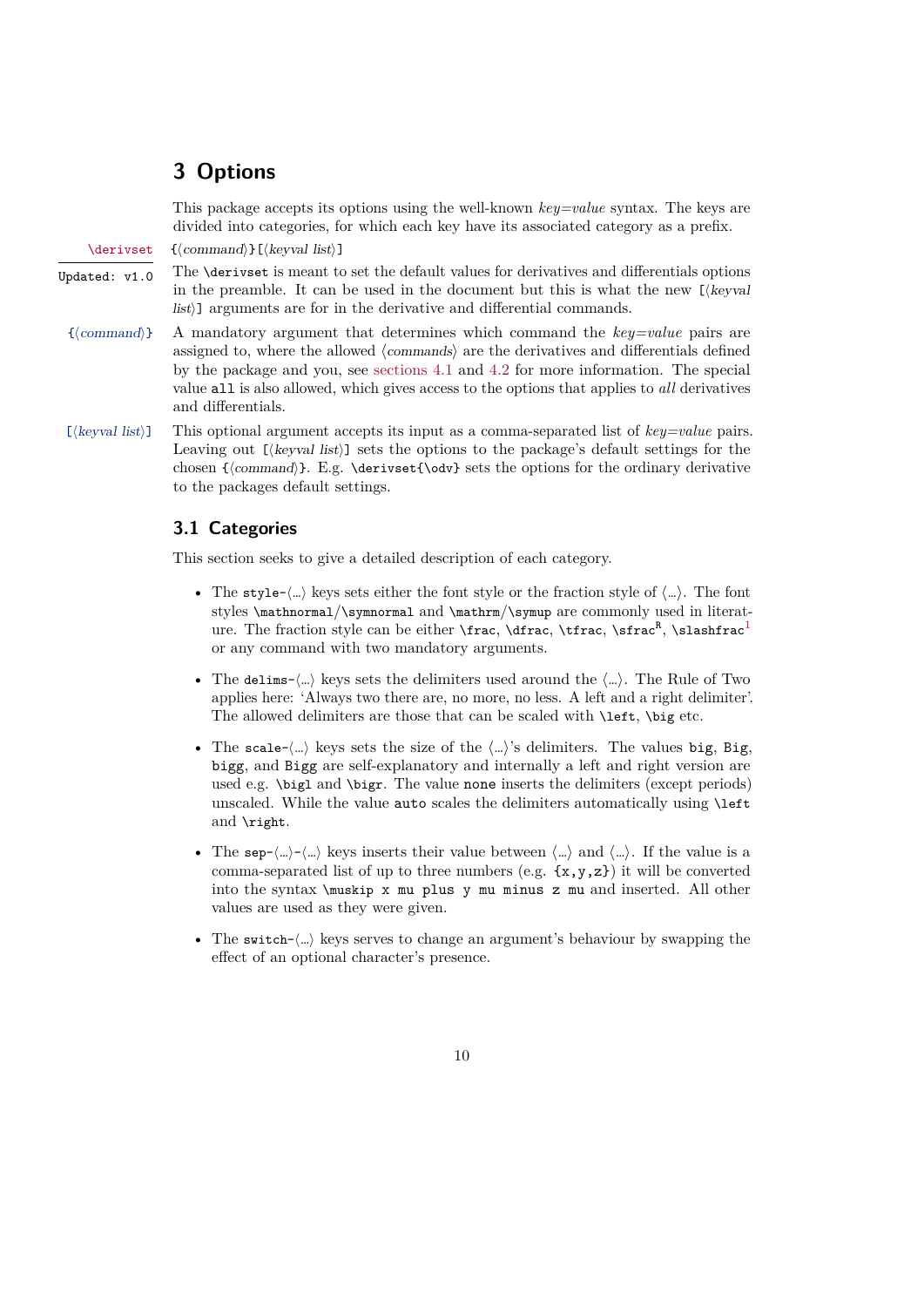- <span id="page-10-2"></span>• The sort- $\langle ... \rangle$  keys deals with the sorting algorithm behind the mixed order, where you can choose the sorting method that suits you best.
- The miscellaneous keys does not fit into any of the above categories and no longer have the prefix misc

*Note.* A value with superscripted R means it requires a package. Additionally, some keys have two versions; with and without -/ at the end. These keys are related to the slash argument. If switch-/=false then the keys with and without -/ are used when the slash argument is present and absent, respectively. Setting switch-/=true then these keys are used in the opposite cases of the slash argument's presence.

## <span id="page-10-0"></span>**3.2 Package options**

The package options can be used with

\usepackage[⟨keyval list⟩]{derivative}

italic true, false false

- 
- New:  $v1.1$  Sets the font-style of the infinitesimals d and D used in \odv, \mdv, \odif and \mdif to italic using \mathnormal. The options italic and upright are mutually exclusive.
- upright true, false true New:  $v1.1$  Sets the font-style of the infinitesimals d and D used in \odv, \mdv, \odif and \mdif to upright using \mathrm. The options italic and upright are mutually exclusive.

## <span id="page-10-1"></span>**3.3 Derivative options**

The options in this subsection are available for derivatives defined by the package and you with the commands in [section 4.1.](#page-21-1)

## **Style**

| style-inf                 | $\langle \text{math-font-style} \rangle$ (infinitesimal)                                                                                                                                                                                                       | d |
|---------------------------|----------------------------------------------------------------------------------------------------------------------------------------------------------------------------------------------------------------------------------------------------------------|---|
| Updated: v1.0             | Sets the derivative's infinitesimal including font style. This change was necessary to allow<br>multiple font styles, e.g. style-inf=\mathbf{\mathrm{d}}. The default infinitesimal is<br>a plain 'd' with no associated font style.                           |   |
| style-frac                | $\langle fraction \rangle$<br>\frac                                                                                                                                                                                                                            |   |
|                           | The derivative uses the fraction set by this key whenever switch-/=false and the slash<br>argument is absent. The key's default value is the usual fraction \frac.                                                                                             |   |
| $style-frac{-}{\sqrt{2}}$ | $\langle fraction \rangle$<br>slashfrac\                                                                                                                                                                                                                       |   |
|                           | The derivative uses the fraction set by this key whenever switch-/=false and the slash<br>argument is present. The key's default value is a text-styled fraction $\s$ lashfrac <sup>1</sup> i.e.<br>on the form $\frac{\partial^2 f}{\partial x \partial y}$ . |   |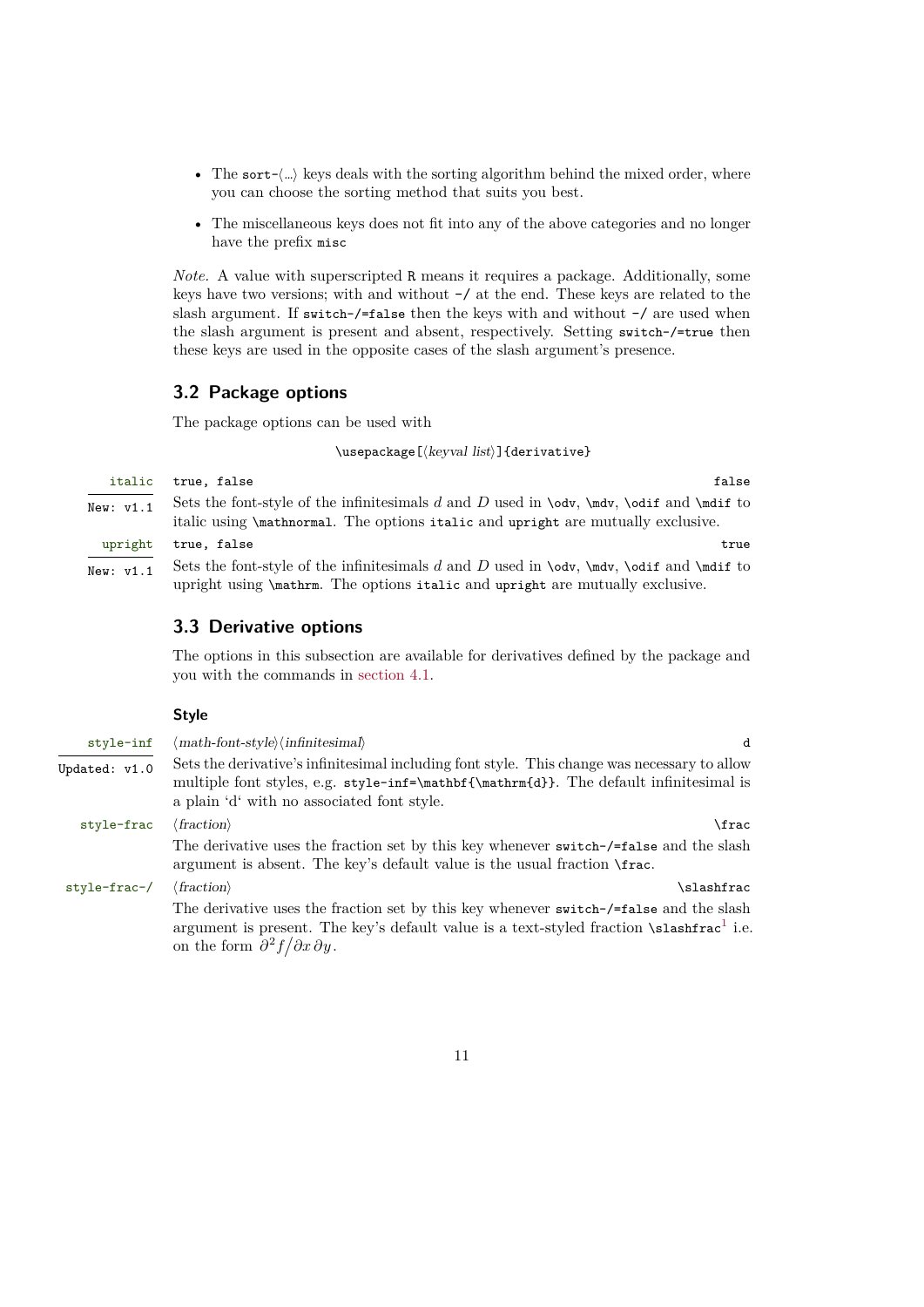#### <span id="page-11-0"></span>style-var single, multiple single single single single single single single

 $\overline{\text{New: } v1.0}$  This option determines how the derivative treats its variables and some features. The variable argument is treated as a single variable when single is used. Moreover the mixed order is set equal to the first order given in order= $\langle \text{order} \rangle$  which by default is 1. The variable argument is treated as a comma separated list of variables with multiple similarly to a partial derivative. Moreover the mixed order is automatically calculated from the list of orders given in order= $\langle \text{order} \rangle$ .

#### **Scaling**

| auto | auto, none, big, Big, bigg, Bigg                                                                                                                                                                                                                     | scale-eval   |
|------|------------------------------------------------------------------------------------------------------------------------------------------------------------------------------------------------------------------------------------------------------|--------------|
|      | This key sets the size of the delimiters used for the point of evaluation. This scaling<br>is used whenever switch-/=false and the slash argument is absent. The key's default<br>value is set to scale the delimiters automatically.                |              |
| auto | auto, none, big, Big, bigg, Bigg                                                                                                                                                                                                                     | scale-eval-/ |
|      | This key sets the size of the delimiters used for the point of evaluation. This scaling is<br>used whenever switch-/=false and the slash argument is present. The key's default<br>value is set to scale the delimiters automatically.               |              |
| auto | auto, none, big, Big, bigg, Bigg                                                                                                                                                                                                                     | scale-fun    |
|      | This key sets the size of the delimiters used around the function. The scaling is<br>used whenever fun=true is used. The key's default value is set to scale the delimiters<br>automatically.                                                        |              |
| auto | auto, none, big, Big, bigg, Bigg                                                                                                                                                                                                                     | scale-var    |
|      | This key sets the size of the delimiters used around the variable. The scaling is<br>used whenever var-true is used. The key's default value is set to scale the delimiters<br>automatically.                                                        |              |
| auto | auto, none, big, Big, bigg, Bigg                                                                                                                                                                                                                     | scale-frac   |
|      | This key sets the size of the delimiters used for around the fraction. This scaling is<br>used whenever switch-/=false, the slash argument is absent and frac=true is used.<br>The key's default value is set to scale the delimiters automatically. |              |
| auto | auto, none, big, Big, bigg, Bigg                                                                                                                                                                                                                     | scale-frac-/ |
|      | This key sets the size of the delimiters used for around the fraction. This scaling is                                                                                                                                                               |              |
|      | used whenever switch-/=false, the slash argument is present and frac=true is used.<br>The key's default value is set to scale the delimiters automatically.                                                                                          |              |

#### **Delimiters**

delims-eval  $\left\langle\right\rangle$  /  $\left\langle\right\rangle$  /  $\left\langle\right\rangle$  /  $\left\langle\right\rangle$  .  $\left\langle\right\rangle$  .  $\left\langle\right\rangle$  .  $\left\langle\right\rangle$ This key sets the left and right delimiters used to indicate the point of evaluation. These delimiters are inserted whenever switch-/=false and the slash argument is absent. The key's default left and right delimiters are a left and a right parenthesis, respectively.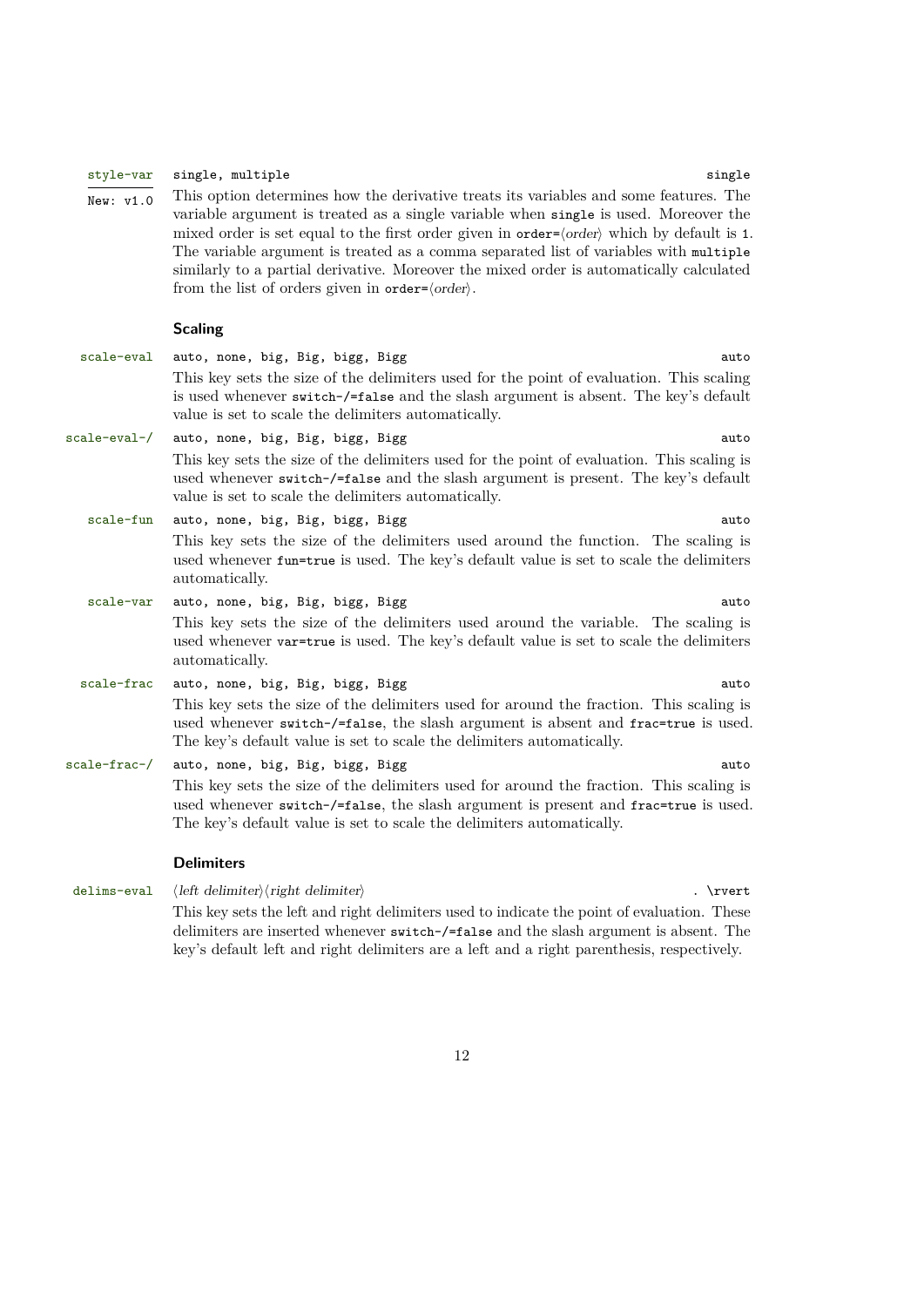<span id="page-12-0"></span>

| delims-eval-/ | $\langle$ left delimiter $\rangle$ $\langle$ right delimiter $\rangle$<br>. \rvert                                                                                                                                                                                                                                                                          |  |
|---------------|-------------------------------------------------------------------------------------------------------------------------------------------------------------------------------------------------------------------------------------------------------------------------------------------------------------------------------------------------------------|--|
|               | This key sets the left and right delimiters used to indicate the point of evaluation. These<br>delimiters are inserted whenever switch-/=false and the slash argument is present.                                                                                                                                                                           |  |
|               | The key's default left and right delimiters are a left and a right parenthesis, respectively.                                                                                                                                                                                                                                                               |  |
| delims-fun    | $\langle$ left delimiter $\rangle$ \right delimiter $\rangle$<br>( )                                                                                                                                                                                                                                                                                        |  |
|               | This key sets the left and right delimiters used around the function and these are<br>inserted whenever fun=true is used. The key's default left and right delimiters are a<br>left and a right parenthesis, respectively.                                                                                                                                  |  |
| delims-var    | $\langle$ left delimiter $\rangle$ $\langle$ right delimiter $\rangle$<br>( )                                                                                                                                                                                                                                                                               |  |
|               | This key sets the left and right delimiters used around the variable and these are<br>inserted whenever var-true is used. The key's default left and right delimiters are a<br>left and a right parenthesis, respectively.                                                                                                                                  |  |
| delims-frac   | $\langle$ left delimiter $\rangle$ $\langle$ right delimiter $\rangle$<br>( )                                                                                                                                                                                                                                                                               |  |
|               | This key sets the left and right delimiters used around the fraction in the derivative e.g.<br>$\left(\frac{\partial}{\partial x}\right)y$ . These delimiters are inserted whenever switch-/=false, the slash argument is<br>absent and frac=true is used. The key's default left and right delimiters are a left and<br>a right parenthesis, respectively. |  |
| delims-frac-/ | $\langle left \, delimiter \rangle \langle right \, delimiter \rangle$<br>( )                                                                                                                                                                                                                                                                               |  |
|               | This key sets the left and right delimiters used around the fraction in the derivative e.g.<br>$(\partial/\partial x)y$ . These delimiters are inserted whenever switch-/=false, the slash argument<br>is present and frac=true is used. The key's default left and right delimiters are a left<br>and a right parenthesis, respectively.                   |  |

## **Math spacing**

The options in this subsection inserts extra horizontal math space. The below equation illustrates where the space is inserted for each option

|                                                 | $\partial$ (inf-fun) f                        |                                                                |
|-------------------------------------------------|-----------------------------------------------|----------------------------------------------------------------|
| $\frac{\partial}{\partial x}$ (frac-fun) $f$    | $\partial \langle \texttt{inf-var} \rangle x$ | $\partial x$ (var-inf) $\partial y$                            |
| $\partial^{\langle \text{inf-ord} \rangle 2} f$ | $\partial^3$ (ord-fun) $f$                    | $\langle \verb eval-sp \rangle x_2$                            |
| $\partial x$ (var-ord)2                         | $\partial x^2$ (ord-inf) $\partial y$         | $\overline{\partial x}$<br>$\langle \verb eval=sb \rangle x_1$ |

where it have been split into six to give a better overview. Here  $\langle \ldots \rangle$  means the value given to the option sep-⟨…⟩. Some of the math spaces shown above are only used when style-var=multiple. Additionally, when the option style-var=single is used then the following math space is used in the denominator

$$
\frac{\partial(f,g)}{\partial(x \langle \texttt{var-var} \rangle y)}
$$

where the Jacobian have been used as an example.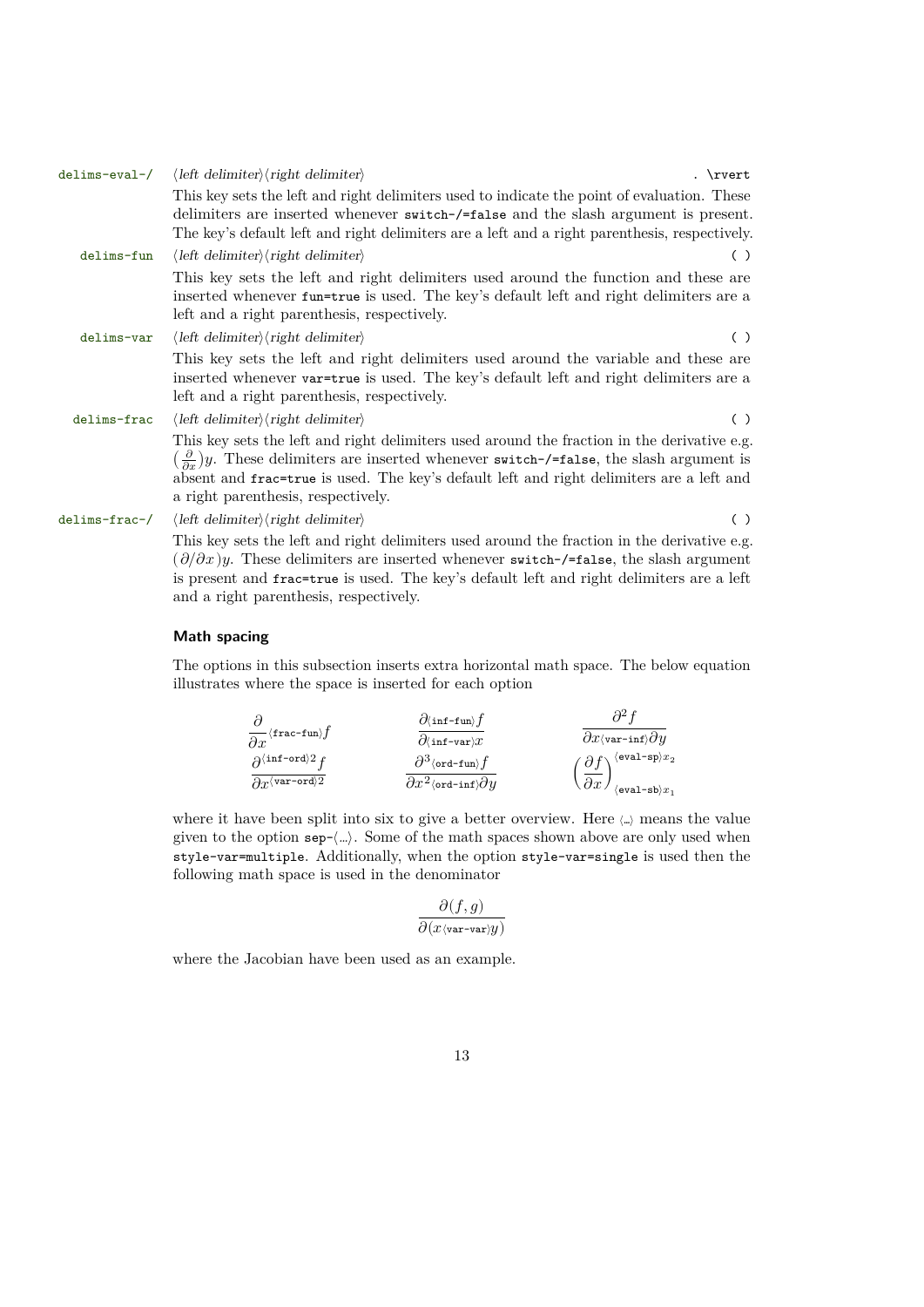<span id="page-13-0"></span>

| sep-inf-ord  | $\langle$ cs-number $\rangle$ , $\{\langle mspace\rangle\}$ , $\{\langle\text{delimiter}\rangle\}$<br>0                                                                                                                                                                                            |
|--------------|----------------------------------------------------------------------------------------------------------------------------------------------------------------------------------------------------------------------------------------------------------------------------------------------------|
|              | Sets the math space that is inserted in the infinitesimal's power left to the mixed order<br>in the numerator. It is only inserted when the mixed order is different from 1. The<br>key's default value is 0 mu.                                                                                   |
| sep-inf-fun  | $\langle$ cs-number $\rangle$ , $\{\langle mspace\rangle\}$ , $\{\langle\text{delimiter}\rangle\}$<br>$\mathbf 0$                                                                                                                                                                                  |
|              | This key sets the math space that is inserted between the infinitesimal and the function<br>when the mixed order is equal to 1. The space is only inserted when a non-blank<br>function is printed in the numerator. The key's default value is $0 \text{ mu}$ .                                   |
| sep-ord-fun  | $\langle$ cs-number $\rangle$ , $\{\langle mspace\rangle\}$ , $\{\langle delimiter\rangle\}$<br>0                                                                                                                                                                                                  |
|              | This key sets the math space that is inserted between the infinitesimal's order and the<br>function when the mixed order is different from 1. The space is only inserted when a<br>non-blank function is printed in the numerator. The key's default value is 0 mu.                                |
| sep-frac-fun | $\langle$ cs-number $\rangle$ , $\{\langle mspace\rangle\}$ , $\{\langle\text{delimiter}\rangle\}$<br>0                                                                                                                                                                                            |
| New: v1.0    | This key sets the math space that is inserted between the fractional part of the derivative<br>and the function. The space is only inserted when a non-blank function is printed next<br>to the derivative. The key's default value is 0 mu.                                                       |
| sep-inf-var  | $\langle$ cs-number $\rangle$ , $\{\langle mspace\rangle\}$ , $\{\langle\text{delimiter}\rangle\}$<br>0                                                                                                                                                                                            |
|              | This key sets the math space that is inserted between the infinitesimal and the following<br>variable. The space is only inserted when a non-blank variable is given. The key's<br>default value is 0 mu.                                                                                          |
| sep-var-ord  | $\langle$ cs-number $\rangle$ , $\{\langle mspace\rangle\}$ , $\{\langle delimiter\rangle\}$<br>0                                                                                                                                                                                                  |
|              | This key sets the math space that is inserted in a variable's power left to the order.<br>The space is only inserted when the order is different from 1. The key's default value<br>is $0 \mu$ .                                                                                                   |
| sep-var-inf  | $\langle$ cs-number $\rangle$ , $\{\langle mspace\rangle\}$ , $\{\langle\text{delimiter}\rangle\}$<br>$\mathbf{\}$                                                                                                                                                                                 |
|              | They key sets the math space that is inserted between a variable and the following<br>infinitesimal. The space is only inserted when the variable's order is equal to 1. It is<br>only inserted when more than one non-blank variables are given. The key's default<br>value is \mathop{}\!.       |
| sep-ord-inf  | $\langle$ cs-number $\rangle$ , $\{\langle mspace\rangle\}$ , $\{\langle delimiter\rangle\}$<br>$\mathbf{\}$                                                                                                                                                                                       |
|              | They key sets the math space that is inserted between a variable and the following<br>infinitesimal. The space is only inserted when the variable's order is different from<br>1. It is only inserted when more than one non-blank variables are given. The key's<br>default value is \mathop{}\!. |
| sep-var-var  | $\langle$ cs-number $\rangle$ , $\{\langle mspace\rangle\}$ , $\{\langle delimiter\rangle\}$                                                                                                                                                                                                       |
| New: v1.0    | They key sets the math space that is inserted between two variables. The space is<br>only inserted when the style-var=single is used. and when more than one non-blank<br>variables are given. The key's default value is a comma.                                                                 |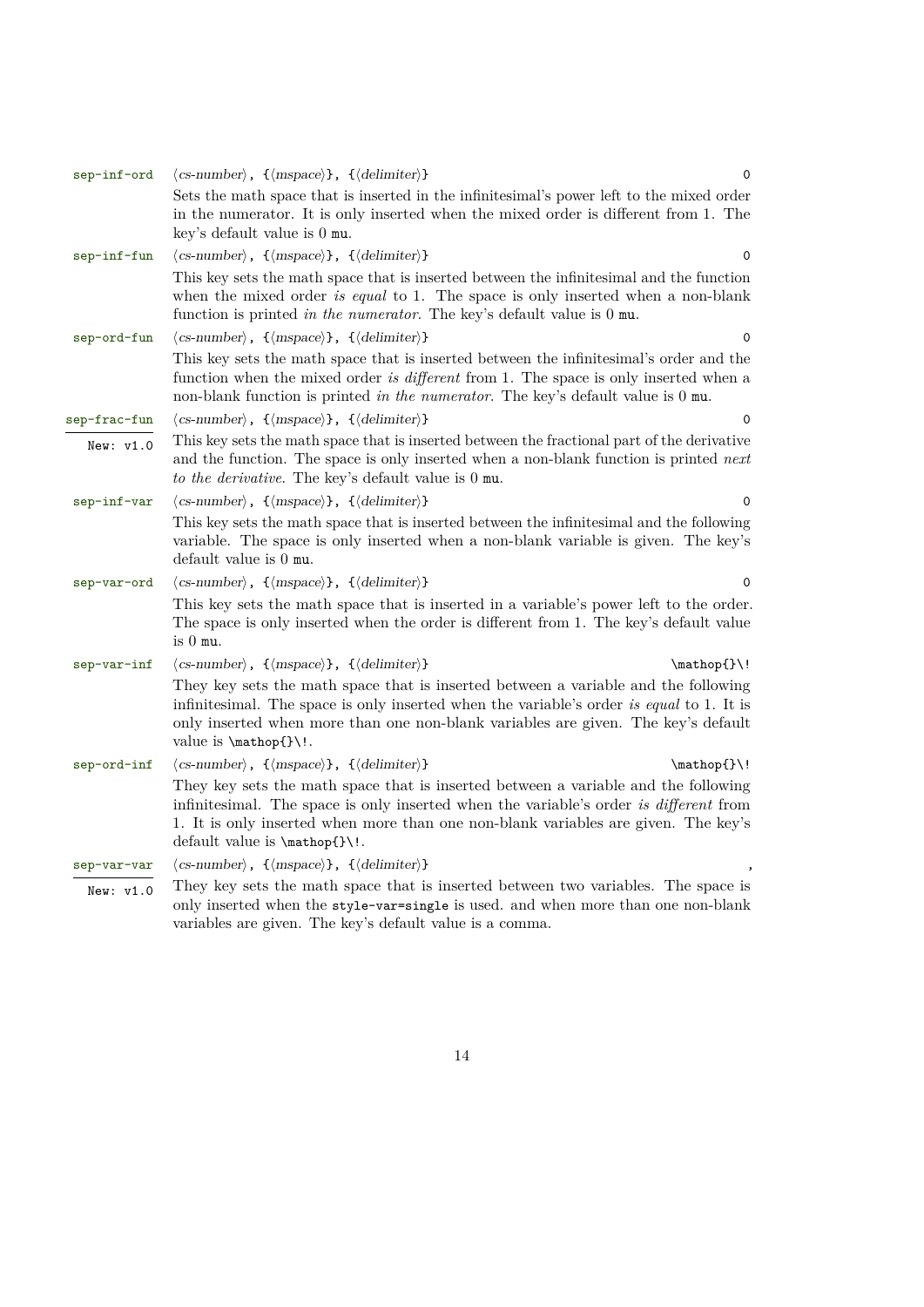<span id="page-14-0"></span>sep-eval-sb  $\langle$  cs-number $\rangle$ ,  $\{$  (mspace) },  $\{$  (delimiter) } 0 This key sets the math space that is inserted in the evaluation subscript left to the point of evaluation. The space is only inserted when a non-blank subscript is given. The key's default value is 0 mu. sep-eval-sp  $\langle$ cs-number $\rangle$ ,  $\{$  (mspace)},  $\{$  (delimiter)} 0

This key sets the math space that is inserted in the evaluation superscript left to the point of evaluation. The space is only inserted when a non-blank superscript is given. The key's default value is 0 mu.

#### **Switches**

switch-\* true, false false false false false false false false false false false false false false false false false false false false false false false false false false false false false false false false false false fal

The effect of the star argument's presence can be switched with the value true. That is, the function is typeset next to the fraction when the star is absent and in the numerator when the star is present. As an example, compare below where the option is turned on (true) and off (false)

$$
\begin{array}{rcl}\n\text{poly} & \text{switch} \rightarrow = \text{false} \{y\} \{x\} & \implies & \frac{\partial}{\partial x} \\
\text{poly} & \text{switch} \rightarrow = \text{true} \{y\} \{x\} & \implies & \frac{\partial}{\partial x}y\n\end{array}
$$

respectively. The key's default value is false.

switch-/ true, false false false false false false factors  $f$ 

The effect of the slash argument's presence can be switched with the value true. That is, the derivative is typeset with the fraction set by style-frac-/ when the slash is absent and with the fraction set by style-frac when the slash is present. As an example, compare below where the option is turned on (true) and off (false)

$$
\dot{\text{switch-}}\text{false}f\{y\}f\{x\} \implies \frac{\partial y}{\partial x}
$$
\n
$$
\n\dot{\text{switch-}}\text{true}f\{y\}f\{x\} \implies \frac{\partial y}{\partial x}
$$

respectively. The key's default value is false.

#### **Sort**

The keys given in this subsection will be briefly described here and a in-depth description will be given in [section 5.](#page-23-0)

## sort-method abs, number, sign, symbol sign, symbol, abs

Updated: v1.0 This key sets the sorting method behind the mixed order using build-in algorithms. The symbolic terms in the mixed order are sorted by their sign, symbolic length, numerical value and absolute value by the sign, symbol, number and abs algorithms, respectively. The key takes its input as a comma-separated list of values, accepting up to three values e.g.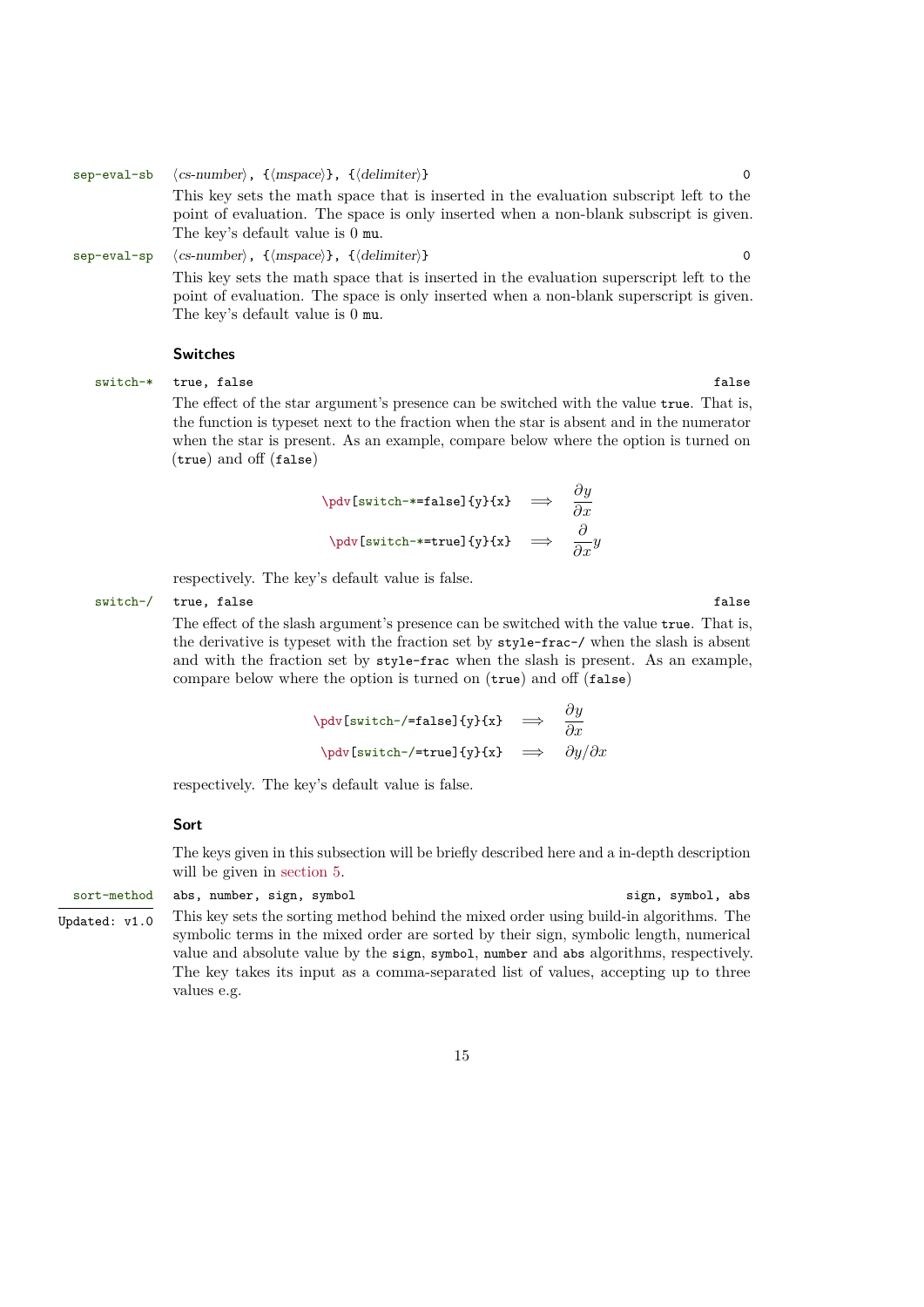<span id="page-15-1"></span>
$$
\begin{array}{rcl}\n\text{by[sort-method=sign, order=(c+kn,-b+2a)]{f}x,y} & \Rightarrow & \frac{\partial^{c+kn+2a-b}f}{\partial x^{c+kn} \partial y^{-b+2a}} \\
\text{by[sort-method=[sign,symbol], order=[c+kn,-b+2a)]{f}x,y} & \Rightarrow & \frac{\partial^{kn+c+2a-b}f}{\partial x^{c+kn} \partial y^{-b+2a}} \\
\text{by[sort-method=[sign,symbol],abs}, order=[c+kn,-b+2a)]{f}x,y} & \Rightarrow & \frac{\partial^{kn+2a+c-b}f}{\partial x^{c+kn} \partial y^{-b+2a}}\n\end{array}
$$

are all valid inputs. Note how the terms are ordered differently with different methods. This key is further described in [section 5.1.](#page-23-1) The key's default value uses the three algorithms sign, symbol, abs.

#### sort-numerical auto, first, last, symbolic auto auto auto

Updated:  $v1.0$  This key determines where the numerical term<sup>[2](#page-15-0)</sup> is placed in the mixed order. The numerical term will *always* be placed as the first with first and as the last term with last in the mixed order. While auto will automatically determine where to place the numerical term depending on the sign of the first symbolic term. This is shown below

$$
\dot{\text{sort-numberical}=\text{in}, \text{order}=\text{in}, 2}}{f} \{\mathbf{x}, \mathbf{y}\} \implies \frac{\partial^{2+n} f}{\partial x^n \partial y^2}
$$
\n
$$
\n\dot{\text{sort-numberical}=\text{last}, \text{order}=\{-n, 2}\}{f} \{\mathbf{x}, \mathbf{y}\} \implies \frac{\partial^{-n+2} f}{\partial x^{-n} \partial y^2}
$$

where the value auto would have placed the numerical term opposite in both equations. The value symbolic treats the numerical term as a symbolic term with symbolic length equal zero and is thus sorted alongside with all other terms

$$
\begin{array}{rcl}\n\text{by} & [\text{sort-numberical=symbolic, order=&2+n,-a\}]{f} \\
\text{by} & \implies & \frac{\partial^{n+2-a} f}{\partial x^{2+n} \partial y^{-a}}\n\end{array}
$$

The key is further described in [section 5.2,](#page-24-0) and its default value is auto.

## sort-abs-reverse true, false false false false false false false false false false false false false false false false false false false false false false false false false false false false false false false false false f The sorting algorithm abs sorts the terms by their absolute value in a descending manner. If the value true is used, then the terms will be sorted in an ascending manner instead. See [section 5.3](#page-25-0) for more information.

New:  $v1.0$  The sorting algorithm number sorts the terms by their numerical value in a descending manner. If the value true is used, then the terms will be sorted in an ascending manner instead. See [section 5.3](#page-25-0) for more information.

#### sort-sign-reverse true, false false false false false false false false false false false false false false false false false false false false false false false false false false false false false false false false false

The sorting algorithm sign sorts the terms by their numerical sign where the positive terms are placed before the negative terms. The value true will reverse this ordering

## sort-number-reverse true, false false false false false false false false false false false false false false false false false false false false false false false false false false false false false false false false fals

<span id="page-15-0"></span><sup>&</sup>lt;sup>2</sup>The numerical term is the sum of all the orders that does not contain any symbols but solely consist of numbers.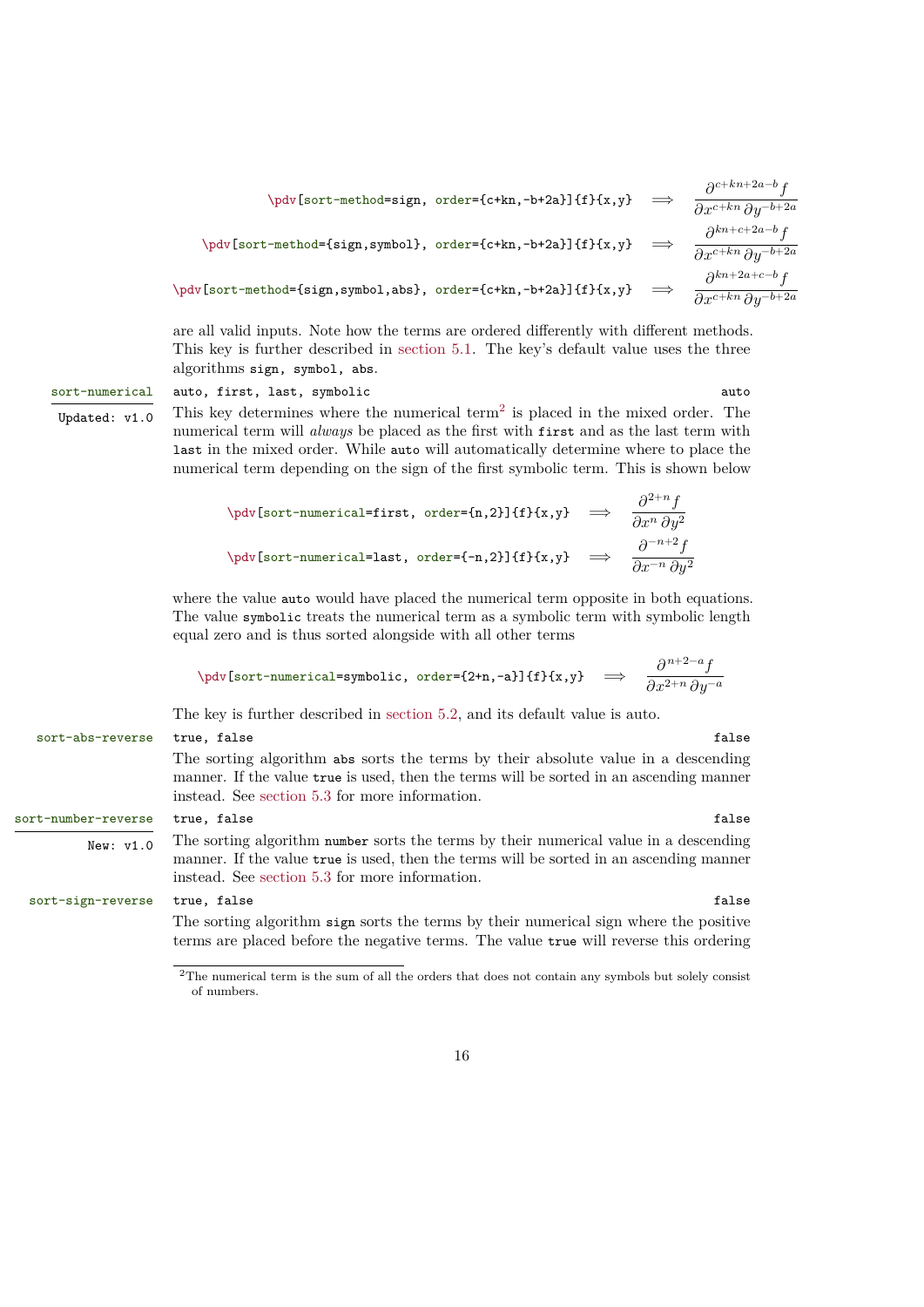<span id="page-16-0"></span>such that the negative terms are placed before the positive terms. See [section 5.3](#page-25-0) for more information.

sort-symbol-reverse true, false false false false false false false false false false false false false false false false false false false false false false false false false false false false false false false false fals

The sorting algorithm symbol sorts the terms by their symbolic length in a descending manner. If the value true is used, then the terms will sorted in an ascending manner instead. See [section 5.3](#page-25-0) for more information.

## **Miscellaneous**

#### fun true, false false false false false false false false false false false false false false false false false false false false false false false false false false false false false false false false false false false fa

 $\overline{\text{New: } v1.0}$  Adds or remove delimiters around the function.

$$
\phi[fun=\text{false}]{f}{x,y,z} \implies \frac{\partial^3 f}{\partial x \partial y \partial z}
$$
\n
$$
\n\phi[fun=\text{true}]{f}{x,y,z} \implies \frac{\partial^3 (f)}{\partial x \partial y \partial z}
$$
\n
$$
\n\phi[fun]{f}{x,y,z} \implies \frac{\partial^3 (f)}{\partial x \partial y \partial z}
$$

Without setting the option to a value is equivalent to setting it to true as seen above. frac true, false false false false false false false false false false false false false false false false false false false false false false false false false false false false false false false false false false false f

New:  $v1.0$  Adds or remove delimiters around the fractional part of the derivative.

$$
\phi[frac{false}{f}f_x,y,z] \implies \frac{\partial^3 f}{\partial x \partial y \partial z}
$$
\n
$$
\n\phi[frac{true}{f}f_x,y,z] \implies \left(\frac{\partial^3 f}{\partial x \partial y \partial z}\right)
$$
\n
$$
\n\phi[frac{true}{f}f_x,y,z] \implies \left(\frac{\partial^3 f}{\partial x \partial y \partial z}\right)f
$$
\n
$$
\n\phi[frac{ref}{f}f_x,y,z] \implies \left(\frac{\partial^3 f}{\partial x \partial y \partial z}\right)
$$

Without setting the option to a value is equivalent to setting it to true as seen above. var none, all,  $\langle cs\text{-numbers}\rangle$  none

 $\overline{\text{New: } v1.0}$  Adds or remove delimiters around the variable. The value all adds delimiters around all variables and none removed all delimiters. However, if only some variables needs delimiters then  $\langle$ cs-numbers $\rangle$  can be used e.g. var={1,3} adds delimiters around the first and third variable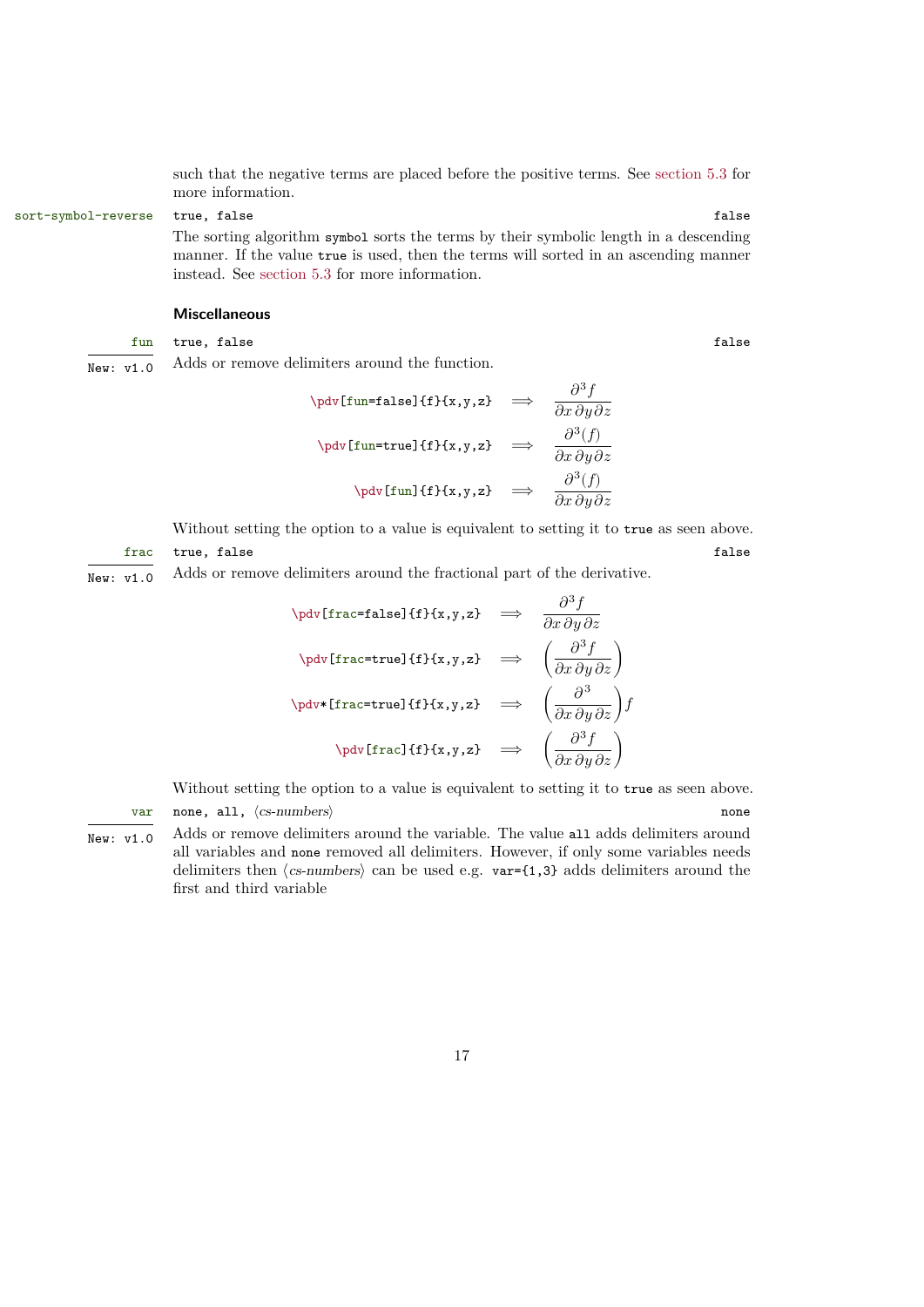<span id="page-17-1"></span>
$$
\begin{array}{rcl}\n\text{by[var=none]}{f}f(x,y,z,t) & \implies & \frac{\partial^4 f}{\partial x \partial y \partial z \partial t} \\
\text{by[var={1,3]}]{f}f(x,y,z,t) & \implies & \frac{\partial^4 f}{\partial(x) \partial y \partial(z) \partial t} \\
\text{by[var=all]}{f}f(x,y,z,t) & \implies & \frac{\partial^4 f}{\partial(x) \partial(y) \partial(z) \partial(t)} \\
\text{by[var]}{f}f(x,y,z,t) & \implies & \frac{\partial^4 f}{\partial(x) \partial(y) \partial(z) \partial(t)}\n\end{array}
$$

Without setting the option to a value is equivalent to setting it to all as seen above. order { $\langle$  cs-orders $\rangle$ } 1

Sets the order of differentiation for each variable as a comma separated list of values.

New: v1.0

ord

mixord

New: v1.0

## mixed-order  ${(mixed order)}$  1

The mixed order is automatically calculated from the orders of differentiation set by order={⟨orders⟩}. In cases where it fails or another form is preferred, the calculated mixed order can be overwritten with this option.

## <span id="page-17-0"></span>**3.4 Differential options**

The options in this subsection are available for differentials defined by the package and you with the commands in [section 4.2.](#page-21-2) All options in this section were introduced in v1.0.

### **Style**

style-inf  $\langle \text{math-font-style}\rangle \langle \text{infinitesimal}\rangle$  d Updated: v1.0 Sets the differential's infinitesimal including font style. This change was necessary to allow multiple font styles, e.g. style-inf=\mathbf{\mathrm{d}}. The default infinitesimal is a plain 'd' with no associated font style. style-notation single, multiple, mixed multiple multiple Sets the differential's notation when the star argument is absent (given switch-\*=false). The key's default value is multiple. The value single creates a single differential with the variables and orders in a subscript and superscript, respectively. The value multiple creates a differentials for each variable. The value mixed creates multiple differentials with the variables and orders in a subscript and superscript, respectively. \odif[style-notation=multiple, order={n,1,2}]{x,y,z,t}  $\implies$   $\mathrm{d}^nx\,\mathrm{d}y\,\mathrm{d}^2z\,\mathrm{d}t$ 

| $\setminus$ odif[style-notation=single, order={n,1,2}]{x,y,z,t} $\implies$          |  | $d_{x,y,z,t}^{n,1,2}$ |
|-------------------------------------------------------------------------------------|--|-----------------------|
| \odif [style-notation=mixed, order={n,1,2}]{x,y,z,t} $\implies d_x^n d_y d_z^2 d_t$ |  |                       |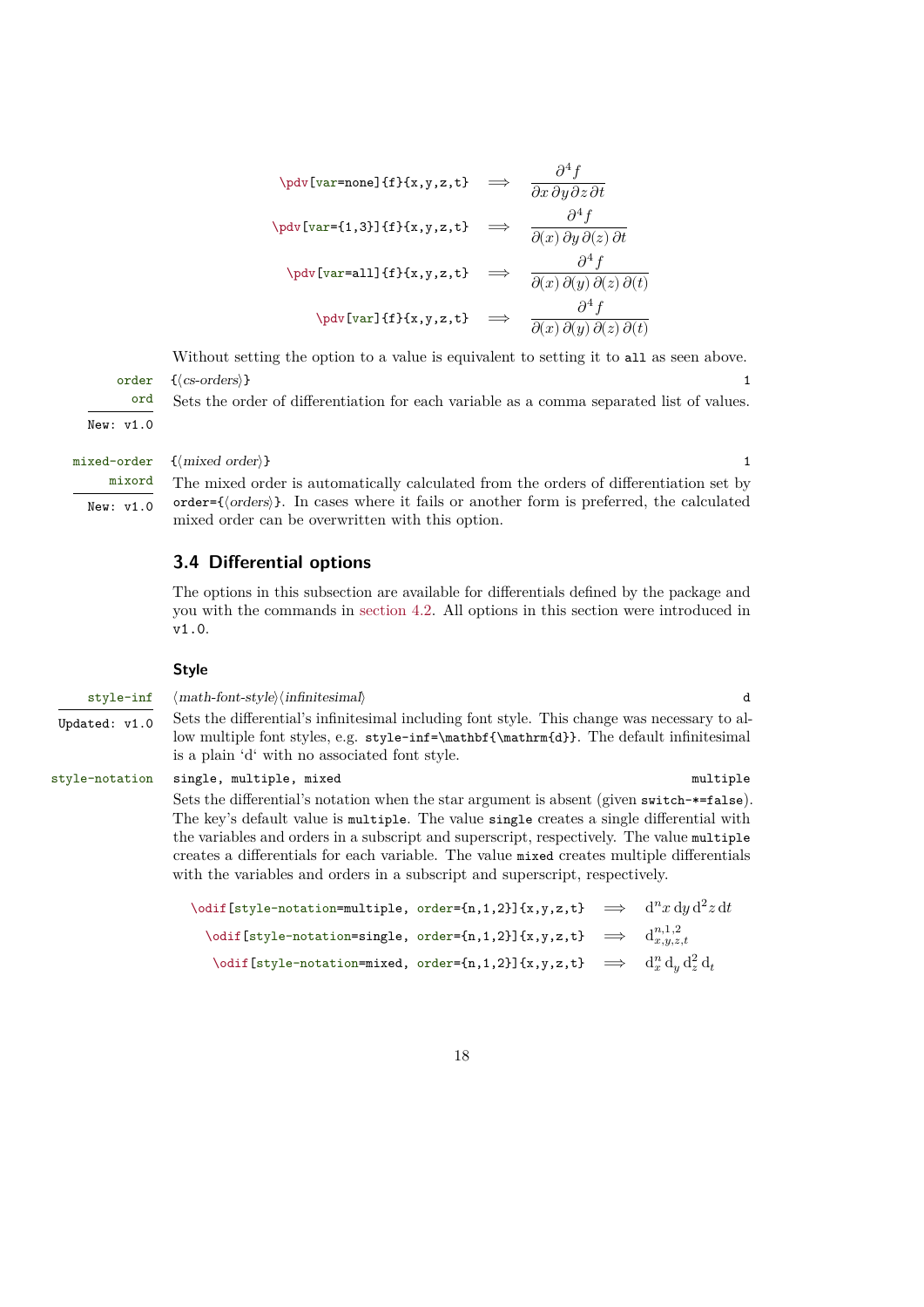#### style-notation-\* single, multiple, mixed single single

<span id="page-18-0"></span>Sets the differential's notation when the star argument is present (given switch-\*=false). The key's default value is single.

## **Scaling**

- scale-var auto, none, big, Big, bigg, Bigg auto auto auto Sets the size of the delimiters used around the variable when the star argument is absent (given switch-\*=false). The scaling is used whenever var=true is used. The key's default value is set to scale the delimiters automatically.
- scale-var-\* auto, none, big, Big, bigg, Bigg auto auto auto auto Sets the size of the delimiters used around the variable when the star argument is present (given switch-\*=false). The scaling is used whenever var=true is used. The key's default value is set to scale the delimiters automatically.

## **Delimiters**

delims-var  $\langle$ left delimiter $\rangle$ (right delimiter) ( ) Sets the left and right delimiters used around the variable when the star argument is absent (given switch-\*=false). The delimiters are inserted when var=true is used. The key's default delimiters are a left and right parenthesis, respectively.

delims-var-\*  $\langle$  *left delimiter* $\rangle$ *(right delimiter)* () Sets the left and right delimiters used around the variable when the star argument is present (given switch-\*=false). The delimiters are inserted when var=true is used. The key's default delimiters are a left and right parenthesis, respectively.

#### **Math spacing**

value is 0 mu.

The options in this subsection inserts extra horizontal math space. Below, illustrates where the space is inserted for each option

| $\partial \langle \texttt{inf-var} \rangle x \langle \texttt{var-int} \rangle \partial y$ | $\langle$ begin $\rangle \partial x \langle$ end $\rangle$                             |
|-------------------------------------------------------------------------------------------|----------------------------------------------------------------------------------------|
| $\partial^{\langle\texttt{inf-ord}\rangle 2}\langle\texttt{ord-var}\rangle x$             | $\partial_{x\langle \texttt{var-var} \rangle y}^{2\langle \texttt{ord-ord} \rangle 2}$ |

where it have been split into four to give a better overview.

sep-begin  $\langle$ cs-number $\rangle$ , { $\langle$ mspace}}, { $\langle$ delimiter}}  $\langle$ Sets the math space that is inserted to the left of the first differential. The key's default value is \mathop{}\!. sep-inf-ord  $\langle$ cs-number $\rangle$ , { $\langle$ mspace $\rangle$ }, { $\langle$ delimiter $\rangle$ } 0 This key sets the math space that is inserted in the infinitesimal's power left to the order. It is only inserted when the mixed order is different from 1. The key's default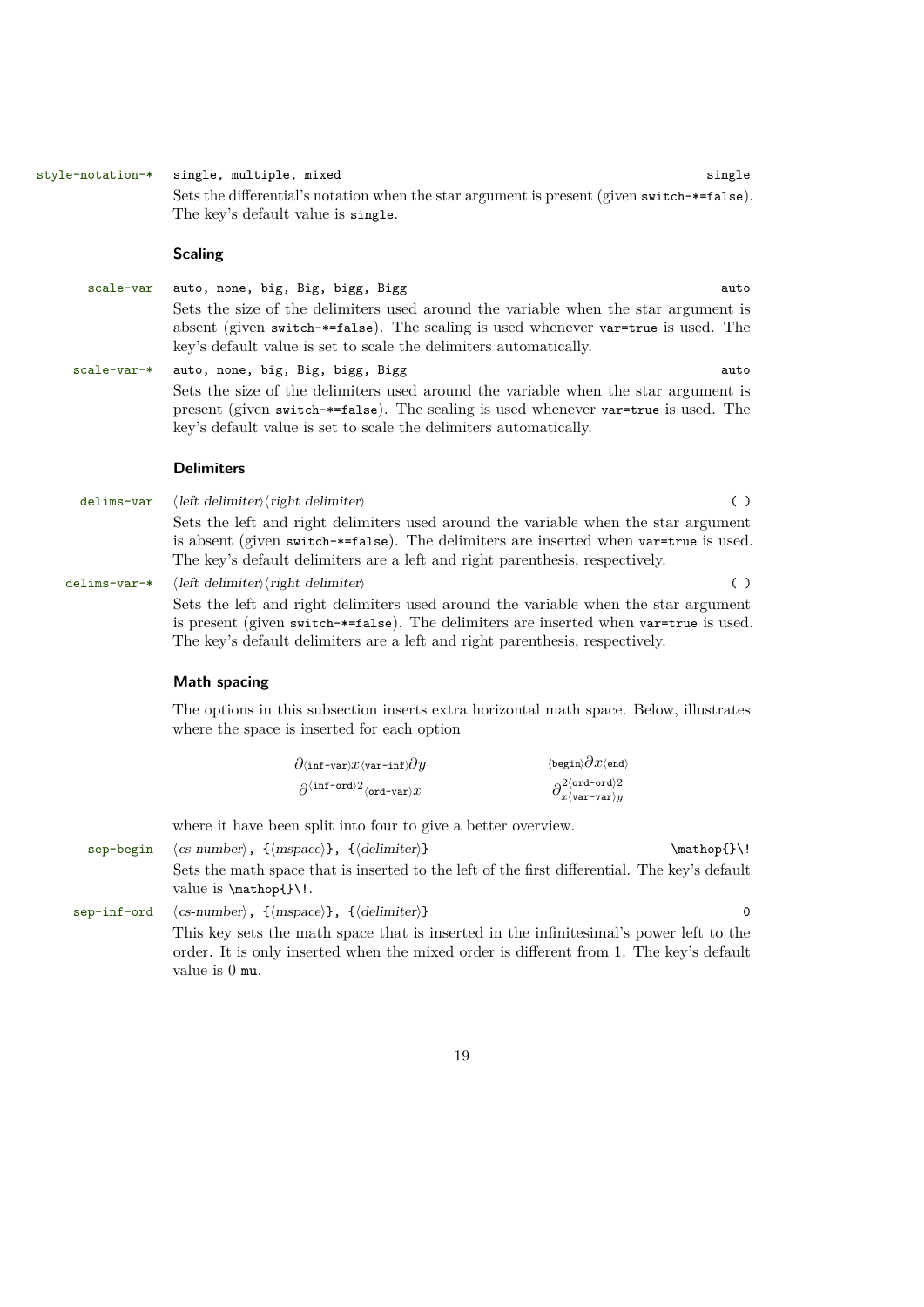<span id="page-19-0"></span>

| sep-inf-var | $\langle$ cs-number $\rangle$ , $\{\langle \text{mspace} \rangle\}$ , $\{\langle \text{delimiter} \rangle\}$<br>$\Omega$                                                                                                                            |
|-------------|-----------------------------------------------------------------------------------------------------------------------------------------------------------------------------------------------------------------------------------------------------|
|             | This key sets the math space that is inserted between the infinitesimal and the following<br>variable. The space is only inserted when the order is equal to 1 when a non-blank<br>variable is given. The key's default value is 0 mu.              |
| sep-ord-var | $\langle$ cs-number $\rangle$ , $\{\langle mspace\rangle\}$ , $\{\langle delimiter\rangle\}$<br>$\Omega$                                                                                                                                            |
|             | This key sets the math space that is inserted between the infinitesimal's power and the<br>following variable. The space is only inserted when the order is different from 1 and a<br>non-blank variable is given. The key's default value is 0 mu. |
| sep-var-inf | $\langle$ cs-number $\rangle$ , $\{\langle$ mspace $\rangle\}$ , $\{\langle$ delimiter $\rangle\}$<br>$\mathcal{})$                                                                                                                                 |
|             | They key sets the math space that is inserted between a variable and the following<br>infinitesimal. It is only inserted when more than one non-blank variables are given.<br>The key's default value is $\mathbb{}.\$                              |
| sep-var-var | $\langle$ cs-number $\rangle$ , $\{\langle mspace\rangle\}$ , $\{\langle delimiter\rangle\}$                                                                                                                                                        |
|             | Sets the math space that is inserted between two variables. The space is only inserted<br>when style-var-single and more than one non-blank variables are given. The key's<br>default value is a comma.                                             |
| sep-ord-ord | $\langle$ cs-number $\rangle$ , $\{\langle$ mspace $\rangle\}$ , $\{\langle$ delimiter $\rangle\}$                                                                                                                                                  |
|             | Sets the math space that is inserted between two orders. The space is only inserted<br>when style-var-single and more than one non-blank orders are given. The key's<br>default value is a comma.                                                   |
| sep-end     | $\langle$ cs-number $\rangle$ , $\{\langle mspace\rangle\}$ , $\{\langle delimiter\rangle\}$<br>$\Omega$                                                                                                                                            |
|             | Sets the math space that is inserted to the right of the last differential. The key's<br>default value is 0.                                                                                                                                        |

## **Switches**

switch-\* true, false false

The effect of the star argument's presence can be switched with the value true. As an example, compare below where the option is turned on (true) and off (false),

> $\delta$  \odif[switch-\*=false]{x,y,z,t}  $\implies$  dx dy dz dt  $\text{odd}$  [switch-\*=true]{x,y,z,t}  $\implies$   $\text{d}_{x,y,z,t}$

The key's default value is false.

#### **Miscellaneous**

var none, all,  $\langle$ cs-numbers $\rangle$ 

Adds or remove delimiters around the variable. The value all adds delimiters around all variables and none removed all delimiters. However, if only some variables needs delimiters then ⟨cs-numbers⟩ can be used e.g. var={1,3} adds delimiters around the first and third variable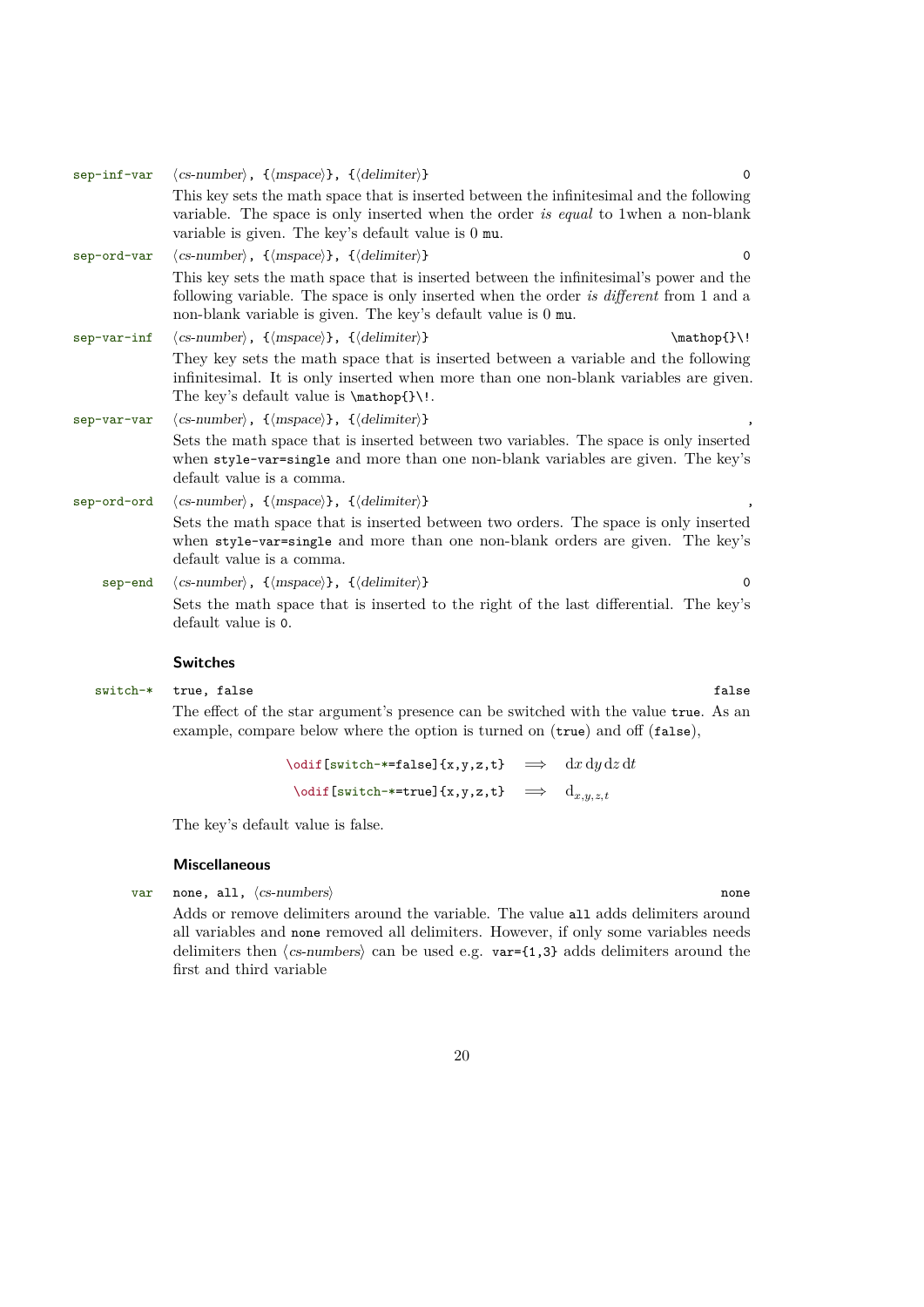<span id="page-20-1"></span> $\text{{{\char'13em} \verb"var=none]{x,y,z,t}} \quad\Longrightarrow\quad \mathrm{d} x\,\mathrm{d} y\,\mathrm{d} z\,\mathrm{d} t$  $\text{partial}[var = \{1,3\}]\{x,y,z,t\} \implies d(x) dy d(z) dt$  $\label{eq:3} \begin{array}{rcl} \text{Vodif}~[\mathtt{var=all}~\{\mathtt{x},\mathtt{y},\mathtt{z},\mathtt{t}\} & \implies & \mathrm{d}(x)~\mathrm{d}(y)~\mathrm{d}(z)~\mathrm{d}(t) \end{array}$  $\text{adj}\left[\text{var}\right]\{x,y,z,t\} \implies d(x) d(y) d(z) d(t)$ 

Without setting the option to a value is equivalent to setting it to all as seen above. order { $\langle$  cs-orders}} 1

ord Sets the differentiation order of each variable.

## <span id="page-20-0"></span>**3.5 All derivatives and differentials**

The options in this subsection are applied to all derivatives and differential because some options should be consisting regardless of the derivative and differential. The options are accessed using \derivset{all}[⟨key=value⟩].

## $scale = auto$  leftright, mleftmright<sup>R</sup>  $left$  leftright, mleftmright<sup>R</sup> Updated:  $v1.1$  Sets the dynamic scaling methods of delimiters. The value leftright sets the method to use \left and \right. The value mleftmright requires the mleftright package and sets the method to use \mleft and \mright instead. The default value is leftright unless mleftright have been loaded then it is mleftmright.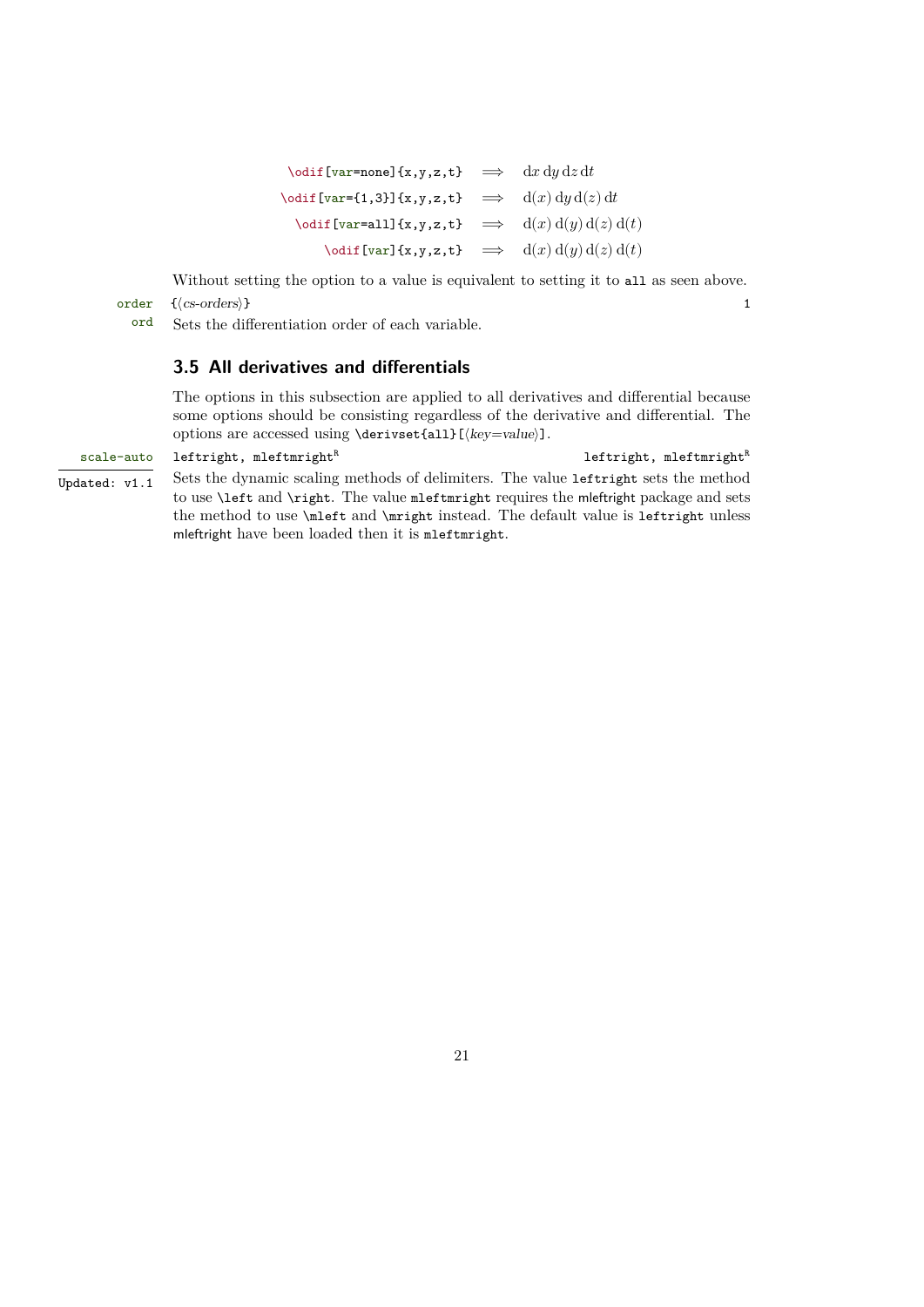## <span id="page-21-3"></span><span id="page-21-0"></span>**4 Defining variants**

This section goes into detail with how to define derivative and differential variants based on the package's internal commands, as mentioned earlier. The derivative package provides a IAT<sub>E</sub>X  $2_{\varepsilon}$  way of defining the derivatives.

## <span id="page-21-1"></span>**4.1 Derivative variant**

\NewDerivative ⟨control-sequence⟩{⟨infinitesimal⟩}[⟨key=value⟩]

This family of commands are used to define a derivative variant with the macro name  $\langle$  control-sequence $\rangle$ . Moreover, the new derivative will use  $\{\langle$ infinitesimal $\rangle\}$  as its infinitesimal and inherit the package's default settings given in [section 3.3,](#page-10-1) but they may be overwritten with  $[\langle key=value \rangle]$ . The difference between them is as follows:

- \NewDerivative is similar to \NewDocumentCommand of the xparse package and will issue an error if ⟨control-sequence⟩ has already been defined.
- \RenewDerivative is similar to \RenewDocumentCommand of the xparse package and will issue an error if  $\langle control\text{-}sequence \rangle$  has not previously been defined.
- \ProvideDerivative is similar to \ProvideDocumentCommand of the xparse package and will define  $\langle control\text{-}sequence\rangle$  if it does not have an existing definition. It will not issue any errors.
- \DeclareDerivative is similar to \DeclareDocumentCommand of the xparse package and will always define the  $\langle control\text{-}sequence\rangle$  with the new definition regardless of whether it already exists.

\RenewDerivative \ProvideDerivative \DeclareDerivative

- ⟨control-sequence⟩ The first argument is the macro name of the derivative that is to be defined.
	- {⟨infinitesimal⟩} The second argument makes the derivative ⟨control-sequence⟩ use {⟨infinitesimal⟩} as its infinitesimal. It is equivalent to setting style-inf={ $\{infinitesimal\}$ }.
		- [⟨key=value⟩] The optional argument accepts its input as a comma-separated list of *key=value* pairs, which overrides the package's default options for the keys given. The derivative ⟨control-sequence⟩ will use the package's default settings if the argument is left out.

## <span id="page-21-2"></span>**4.2 Differential variant**

\RenewDifferential \ProvideDifferential \DeclareDifferential

\NewDifferential ⟨control-sequence⟩{⟨infinitesimal⟩}[⟨key=value⟩]

This family of commands are used to define a differential variant with the macro name  $\langle control\text{-}sequence\rangle$ . Moreover, the new derivative will use  $\{\langle infinitesimal\rangle\}$  as its infinitesimal and inherit the package's default options given in [section 3.4,](#page-17-0) but they may be overwritten with  $[\langle key = value \rangle]$ . The difference between them is as follows:

• \NewDifferential is similar to \NewDocumentCommand of the xparse package and will issue an error if ⟨control-sequence⟩ has already been defined.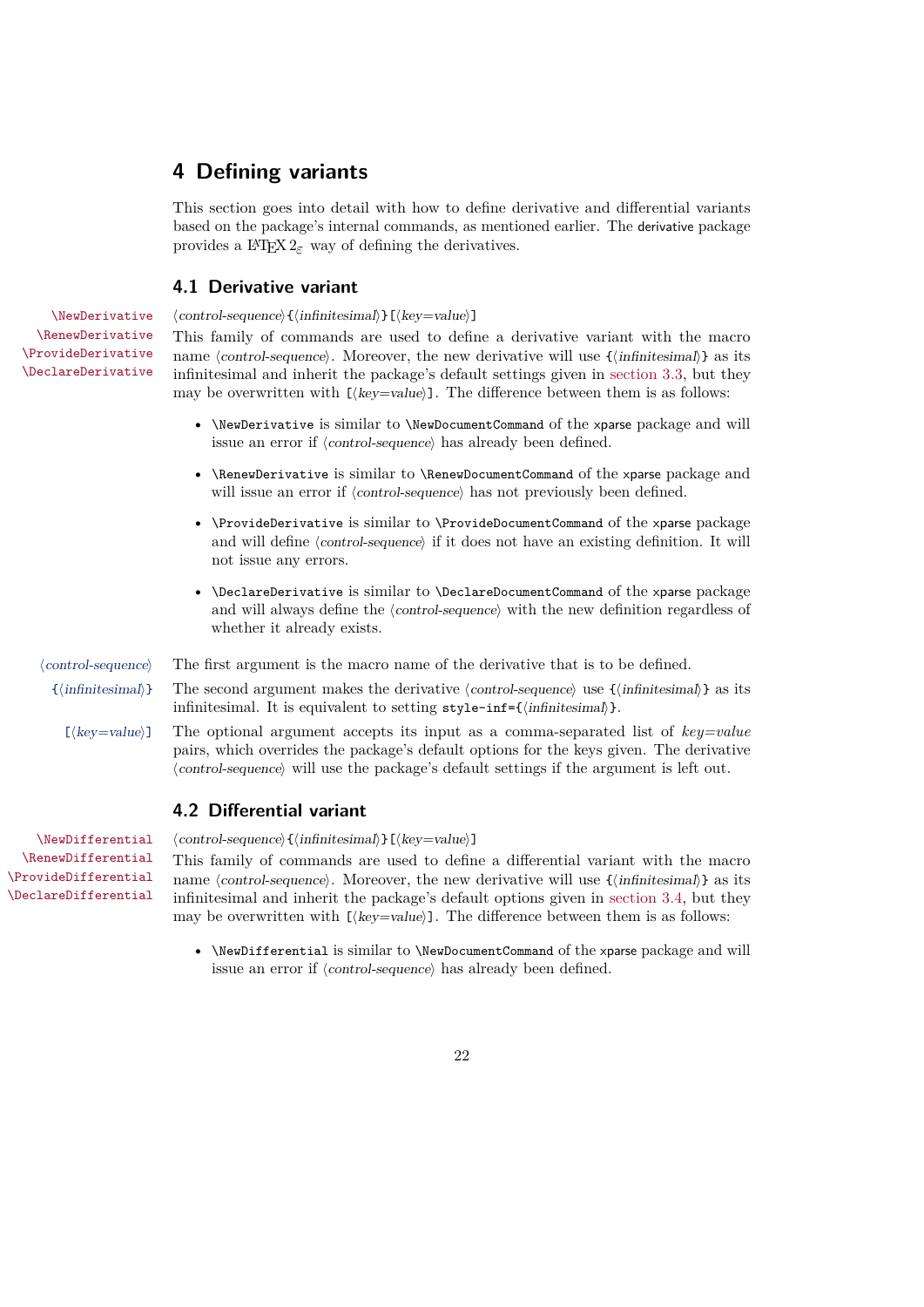- <span id="page-22-0"></span>• \RenewDifferential is similar to \RenewDocumentCommand of the xparse package and will issue an error if  $\langle control\text{-}sequence \rangle$  has not previously been defined.
- \ProvideDifferential is similar to \ProvideDocumentCommand of the xparse package and will define  $\langle control\text{-}sequence \rangle$  if it does not have an existing definition. It will not issue any errors.
- \DeclareDifferential is similar to \DeclareDocumentCommand of the xparse package and will always define the  $\langle$ control-sequence $\rangle$  with the new definition regardless of whether it already exists.

⟨control-sequence⟩ The first argument is the macro name of the differential that is to be defined. {⟨infinitesimal⟩} While the second argument makes the differential ⟨control-sequence⟩ use {⟨infinitesimal⟩} as its infinitesimal. It is equivalent to setting style-inf={ $\{infinitesimal\}$ }. [⟨key=value⟩] The optional argument accepts its input as a comma-separated list of *key=value* pairs, which overrides the package's default options for the keys given. The derivative ⟨control-sequence⟩ will use the package's default settings if the argument is left out.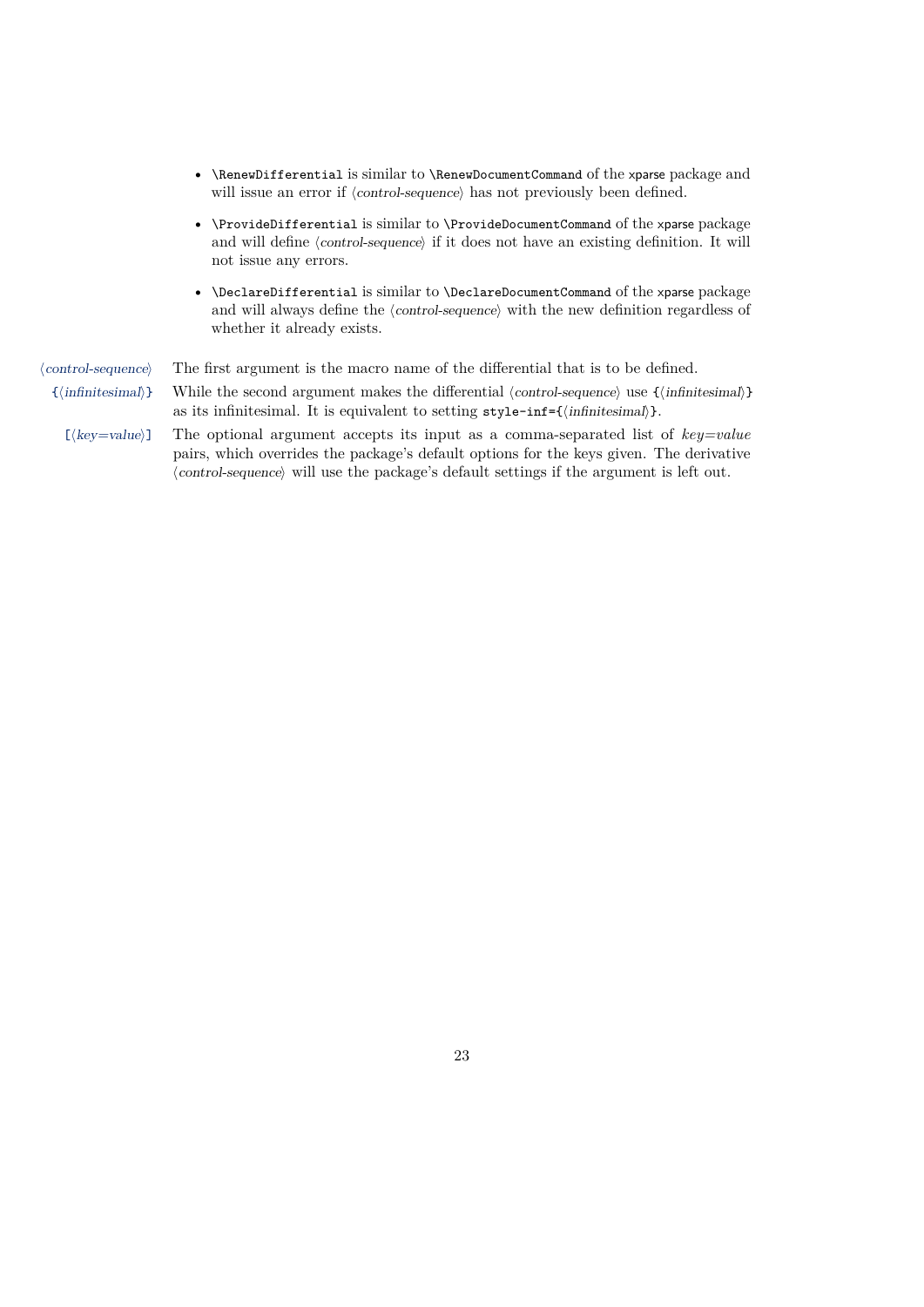## <span id="page-23-3"></span><span id="page-23-0"></span>**5 The mixed order**

## <span id="page-23-1"></span>**5.1 Sorting algorithms**

A unique feature of this package is that the sorting method behind the mixed order may be changed using built-in algorithms and there are currently four available: abs, number, sign and symbol. The algorithms have been chosen such that it the terms in the mixed order may be arranged in many ways with as few algorithms as possible to suit your liking. A sorting method may consist of up to three algorithms which are applied in layers.

- The sorting algorithm sign separates the positive and negative terms, and puts the positive terms before the negative terms in the mixed order. The option sort-sign-reverse=true reverses ordering is reversed such that the negative terms appear before the positive terms.
- The sorting algorithm symbol separates the terms by their symbolic length, where the terms are sorted in a descending manner according to their length. The option sort-symbol-reverse=true sorts the terms in a ascending manner instead.
- The sorting by abs separates the terms by their absolute value, where the terms are ordered in a descending manner. The option sort-abs-reverse=true sorts the terms in an ascending manner instead.
- The sorting by number separates the terms by their numerical value, where the terms are ordered in a descending manner. The option sort-number-reverse=true sort the terms in an ascending manner instead.

When using the option sort-method= $\{ \ldots \}$ , the number of algorithms determines the number of layers e.g. sort-method={sign,symbol} is a sorting method with two layers, where the algorithms sign and symbol are applied in layer 1 and layer 2, respectively. E.i the sign algorithm splits the terms into two groups, one with positive terms and one with negative terms. Then the symbol algorithm will sorts the terms within each groups according to the terms symbolic length. The mixed order is then formed by combining these two groups.

## <span id="page-23-2"></span>**5.1.1 Examples**

The examples below are uses partial derivatives with order={3a-3hh-2b, 4c+4gg+2ff, -5d-5ee} and a close up view of the mixed order. Square brackets are used to indicate grouping of terms and the text below a group refers to the algorithm applied. Here the words positive and negative, long and short, and big and low refers to the sign, symbol, and abs algorithms, respectively. A row of square brackets represents a layer.

The packages default sorting method is sort-method={sign,symbol,abs} which is used below. The sign algorithm separate the positive and negative terms in the first layer. While in the second layer, the terms are separated by symbol length etc.

> $\partial^{4gg+2ff+4c+3a-5ee-3hh-5d-2b}f$  $\partial x^{3a-3hh-2b}\,\partial y^{4c+4gg+2ff}\,\partial z^{-5d-5ee}$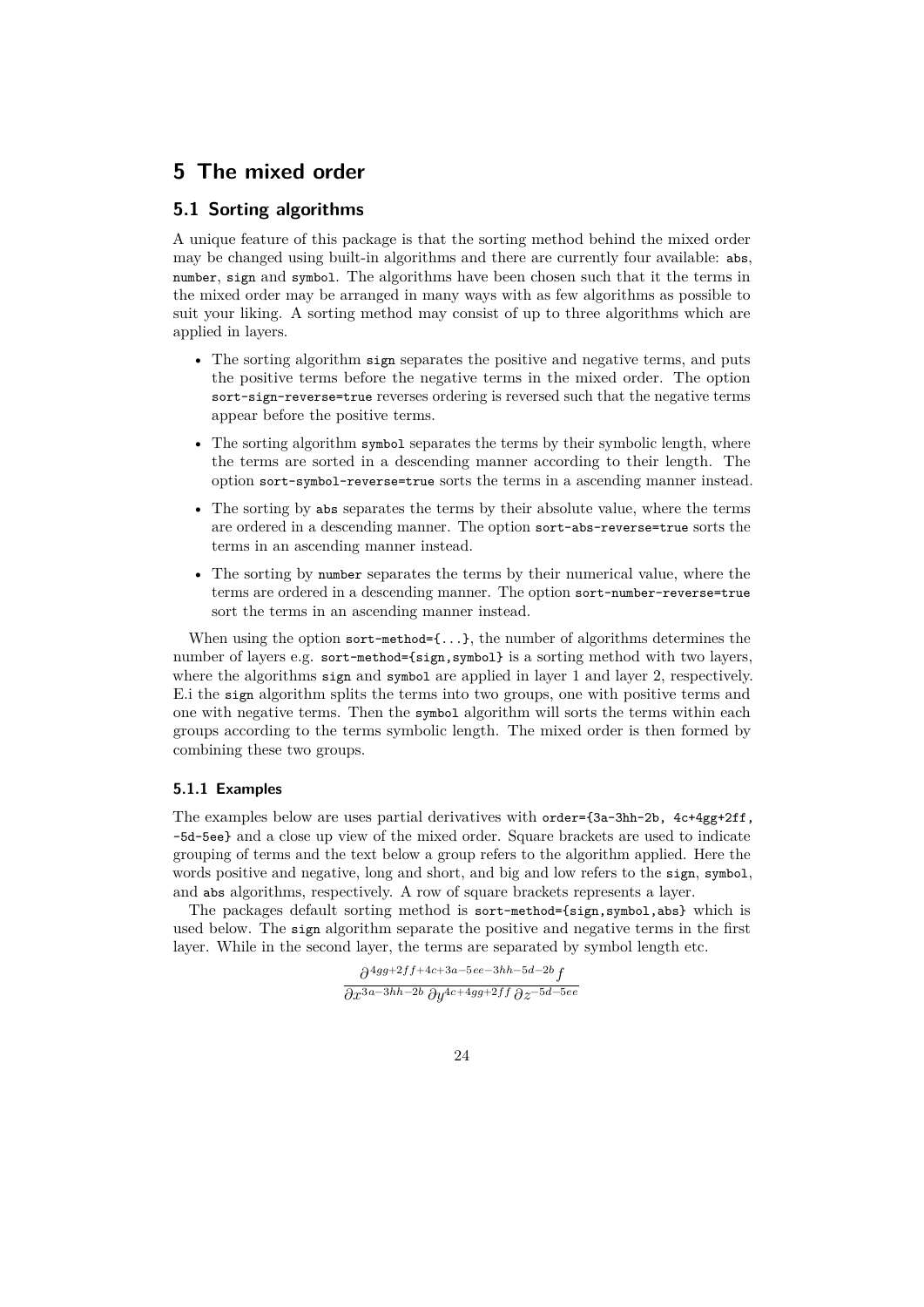|            |            |            | $4gg+2ff+4c+3a-5ee-3hh-5d-2b$ |
|------------|------------|------------|-------------------------------|
| big<br>low | big<br>low | big<br>low | big<br>low                    |
| long       | short      | long       | short                         |
| positve    |            |            | negative                      |

<span id="page-24-1"></span>as expected. Interchanging sign and symbol from the previous example i.e sortmethod={symbol,sign,abs}, then the symbol and sign algorithms are now applied in the first and second layer, respectively. The result is shown below

$$
\frac{\partial^{4gg+2ff-5ee-3hh+4c+3a-5d-2b}f}{\partial x^{3a-3hh-2b}\partial y^{4c+4gg+2ff}\partial z^{-5d-5ee}}
$$
\n
$$
\frac{4gg+2ff-5ee-3hh+4c+3a-5d-2b}{\text{big}}{\text{low}\atop \text{low}}\frac{4cg}{\text{low}\atop \text{no}}{\text{big}}{\text{low}\atop \text{no}}\frac{5d-2b}{\text{low}\atop \text{no}}}
$$

where a clear difference is seen between the above two examples.

The above two examples used 3-layer sorting methods but as mentioned earlier, the sorting method can also be constructed with one and two algorithms i.e. 1-layer and 2-layer sorting methods. A sorting method with two layers could be constructed as sort-method={sign,symbol} and the terms are ordered by sign and then symbolic length. In this case, there is not a third layer

$$
\frac{\partial^{4gg+2ff+3a+4c-3hh-5ee-2b-5d}f}{\partial x^{3a-3hh-2b}\partial y^{4c+4gg+2ff}\partial z^{-5d-5ee}}
$$
\n
$$
\frac{4gg+2ff+3a+4c-3hh-5ee-2b-5d}{\text{long}}
$$
\n
$$
\xrightarrow{\text{short}}
$$
\n
$$
\xrightarrow{\text{long}}
$$
\n
$$
\xrightarrow{\text{short}}
$$
\n
$$
\xrightarrow{\text{long}}
$$
\n
$$
\xrightarrow{\text{short}}
$$
\n
$$
\xrightarrow{\text{long}}
$$

The last example shows a 1-layer sorting method given as sort-method=symbol which gives the result

$$
\frac{\partial^{-3hh+4gg+2ff-5ee+3a-2b+4c-5d}f}{\partial x^{3a-3hh-2b}\partial y^{4c+4gg+2ff}\partial z^{-5d-5ee}}
$$
\n
$$
-3hh+4gg+2ff-5ee+3a-2b+4c-5d
$$
\nlong

as expected.

## <span id="page-24-0"></span>**5.2 The numerical term**

With the symbolic part of the mixed order treated, it is time to look at the numerical term[2](#page-15-0) which have a symbolic of zero. For this reason it is treated differently than the symbolic terms.

The numerical term can be placed either at the beginning or at the end of the mixed order with the values first and last, respectively. The package can also determine where to place the numerical term with the value auto. Compare below

$$
\text{sort-numerical=auto:} \qquad \frac{\partial^{\beta+2} f}{\partial x^\beta \partial y^2} \qquad \frac{\partial^{\beta-2} f}{\partial x^\beta \partial y^{-2}} \qquad \frac{\partial^{2-\beta} f}{\partial x^{-\beta} \partial y^2} \qquad \frac{\partial^{-2-\beta} f}{\partial x^{-\beta} \partial y^{-2}}
$$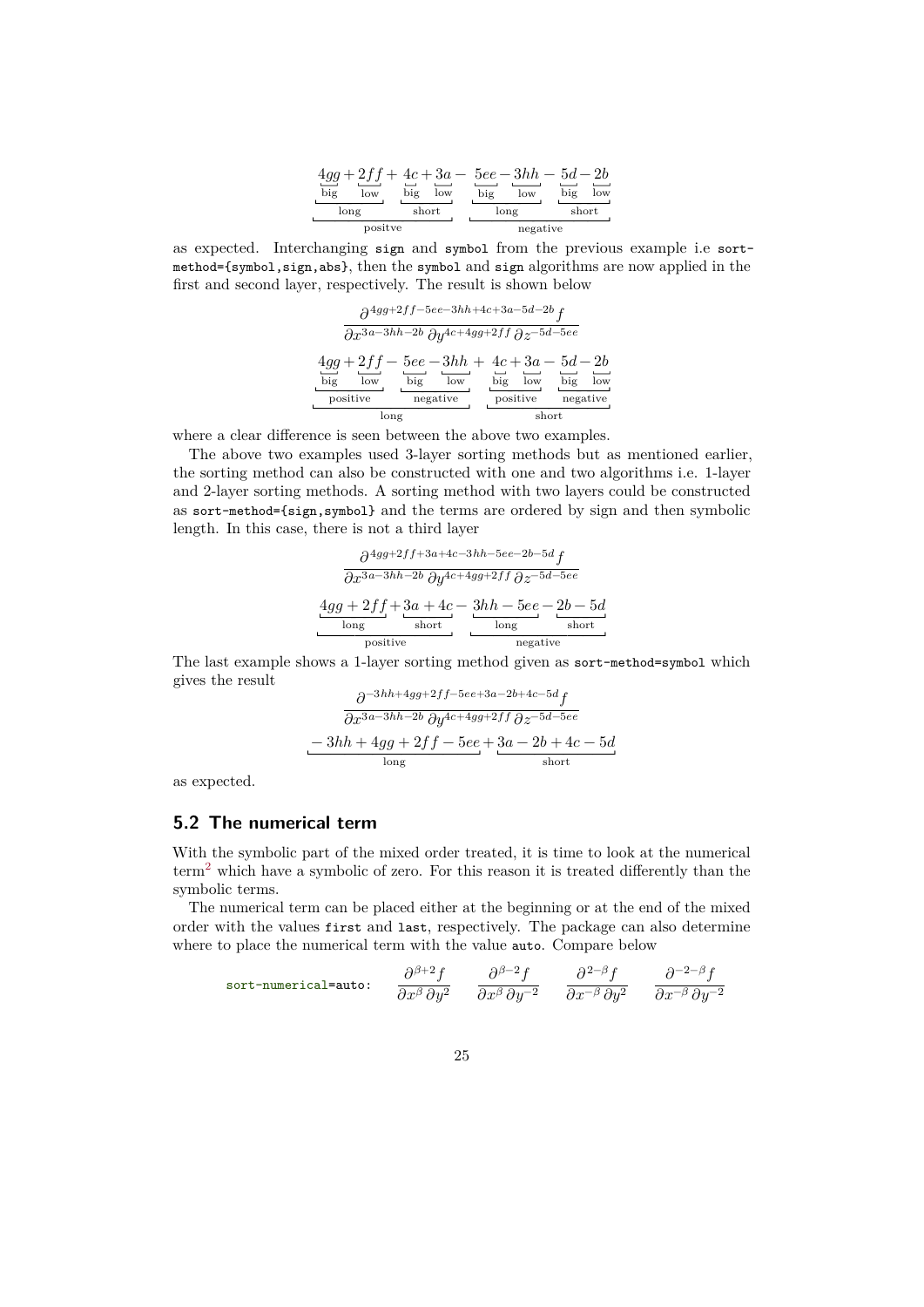<span id="page-25-2"></span>

| sort-numerical=first:    | $\partial^{2+\beta} f$            | $\partial^{-2+\beta}f$               | $\partial^{2-\beta} f$             | $\partial^{-2-\beta}f$                |
|--------------------------|-----------------------------------|--------------------------------------|------------------------------------|---------------------------------------|
|                          | $\partial x^{\beta} \partial y^2$ | $\partial x^{\beta} \partial y^{-2}$ | $\partial x^{-\beta} \partial y^2$ | $\partial x^{-\beta} \partial y^{-2}$ |
| sort-numerical=last:     | $\partial^{\beta+2} f$            | $\partial^{\beta-2} f$               | $\partial^{-\beta+2} f$            | $\partial^{-\beta-2} f$               |
|                          | $\partial x^{\beta} \partial y^2$ | $\partial x^{\beta} \partial y^{-2}$ | $\partial x^{-\beta} \partial y^2$ | $\partial x^{-\beta} \partial y^{-2}$ |
| sort-numerical=symbolic: | $\partial^{\beta+2} f$            | $\partial^{\beta-2} f$               | $\partial^{2-\beta} f$             | $\partial^{-\beta-2} f$               |
|                          | $\partial x^{\beta} \partial y^2$ | $\partial x^{\beta} \partial y^{-2}$ | $\partial x^{-\beta} \partial y^2$ | $\partial x^{-\beta} \partial y^{-2}$ |

These three options should satisfy every needs.

## <span id="page-25-0"></span>**5.3 Reversing the sort algorithm**

The reverse keys serves to reverse the ordering of the terms by the sorting algorithms. This allows for even greater flexibility over the sorting method. So if the default ordering of an algorithm is not wished it may be reversed with the corresponding reverse key. For example, the sign algorithm places the positive terms before the negative terms, but is opposite with sort-sign-reverse=true. The reverse keys in action are shown below (sort-method= $\langle$ 1 algorithm only) is also used to better show off the reverse functionality)

| $\partial^{2a-3b} f$<br>$\partial x^{2a} \partial y^{-3b}$  | sort-abs-reverse=true:    | $\partial^{-3b+2a} f$<br>$\partial x^{2a} \partial y^{-3b}$     | sort-abs-reverse=false:    |
|-------------------------------------------------------------|---------------------------|-----------------------------------------------------------------|----------------------------|
| $\partial^{-3b+2a} f$<br>$\partial x^{2a} \partial y^{-3b}$ | sort-number-reverse=true: | $\partial^{2a-3b} f$<br>$\partial x^{2a} \, \partial y^{-3b}$   | sort-number-reverse=false: |
| $\partial^{-b+a} f$<br>$\partial x^a \, \partial y^{-b}$    | sort-sign-reverse=true:   | $\partial^{a-b} f$<br>$\partial x^a \, \partial y^{-b}$         | sort-sign-reverse=false:   |
| $\partial^{c+ab} f$<br>$\partial x^{ab} \, \partial y^c$    | sort-symbol-reverse=true: | $\partial^{ab+c} f$<br>$\overline{\partial x^{ab}\partial y^c}$ | sort-symbol-reverse=false: |

## <span id="page-25-1"></span>**5.4 Mixed order override**

In cases where the mixed order fails to be calculated or another form is preferred, then the mixed order override can be used

$$
\dot{\text{order}}=\{n+3k, n-k\}\{f\}\{x,y\} \implies \frac{\partial^{2n+2k}f}{\partial x^{n+3k}\partial y^{n-k}}
$$
\n
$$
\n\dot{\text{order}}=\{n+3k, n-k\}, \text{mixed-order}=\{2(n+k)\}\{f\}\{x,y\} \implies \frac{\partial^{2(n+k)}f}{\partial x^{n+3k}\partial y^{n-k}}
$$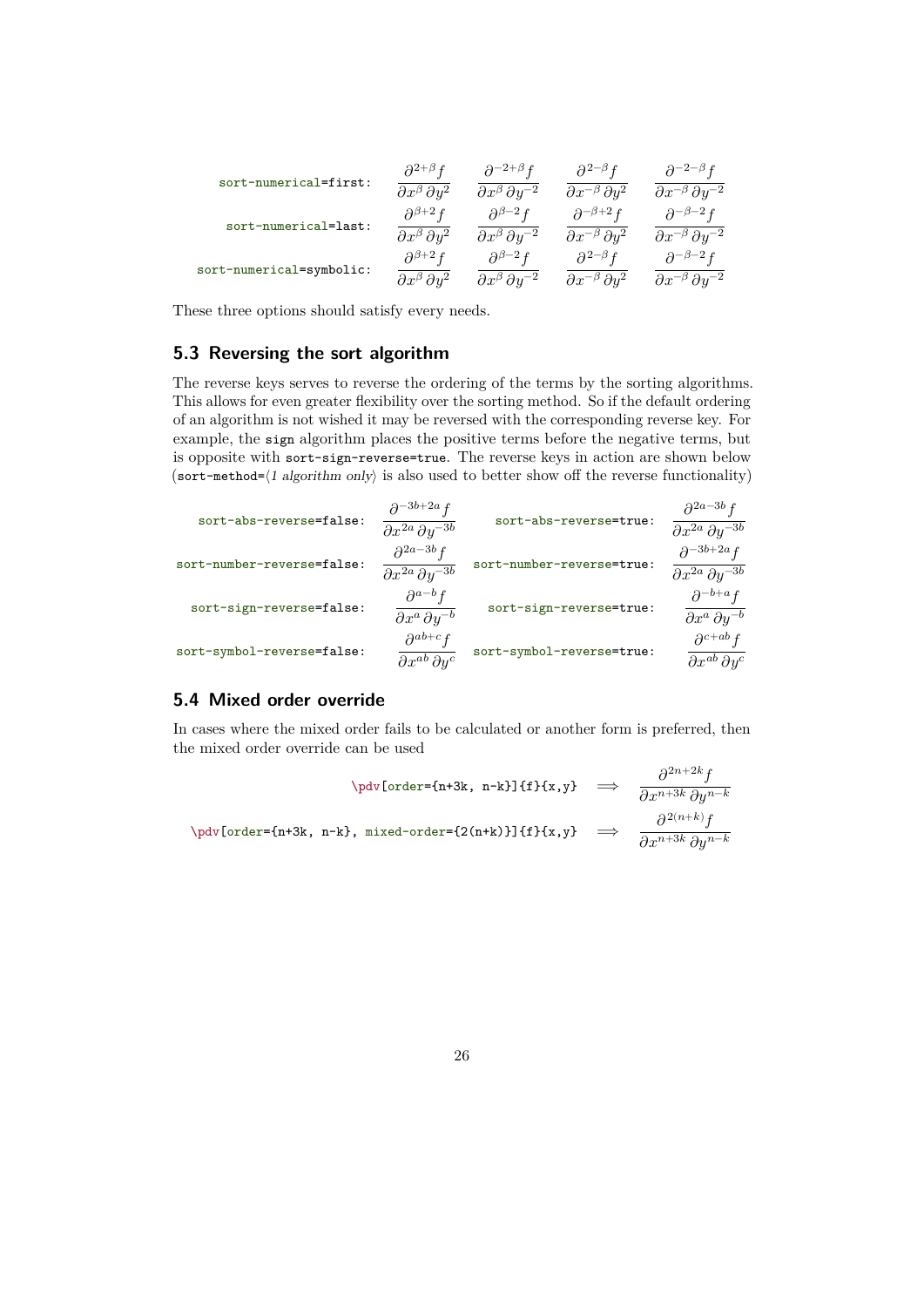## <span id="page-26-2"></span><span id="page-26-0"></span>**6 Miscellaneous**

## <span id="page-26-1"></span>**6.1 Slashfrac**

\slashfrac [⟨scale⟩]{⟨numerator⟩}{⟨denominator⟩}

A text-styled fraction i.e.  $a/b$ , is commonly used in text-mode. While \slashfrac{a}{b} is certainly longer to write than a/b, which only requires three keystrokes, but for the implementation of text-styled derivatives a macro for it is needed.

[ $\langle scale \rangle$ ] The optional argument is the scaling parameter for the slash and takes the inputs as shown below. Leaving out [ $\langle scale \rangle$ ] sets the scaling parameter to auto

> \slashfrac[auto]{y\_f}{x}  $\implies$   $y_f/x$ \slashfrac[none]{y\_f}{x}  $\implies$   $y_f/x$ \slashfrac[big]{y\_f}{x}  $\implies$   $y_f/x$ \slashfrac[Big]{y\_f}{x}  $\implies$   $y_f/x$ \slashfrac[bigg]{y\_f}{x}  $\implies y_f/x$ \slashfrac[Bigg]{y\_f}{x}  $\implies y_f$  /x

This argument is subject to change, see [consideration 7.2\(ii\)](#page-27-3) for more information.

- {⟨numerator⟩} Typesets the fraction's numerator.
- {⟨denominator⟩} Typesets the fraction's denominator.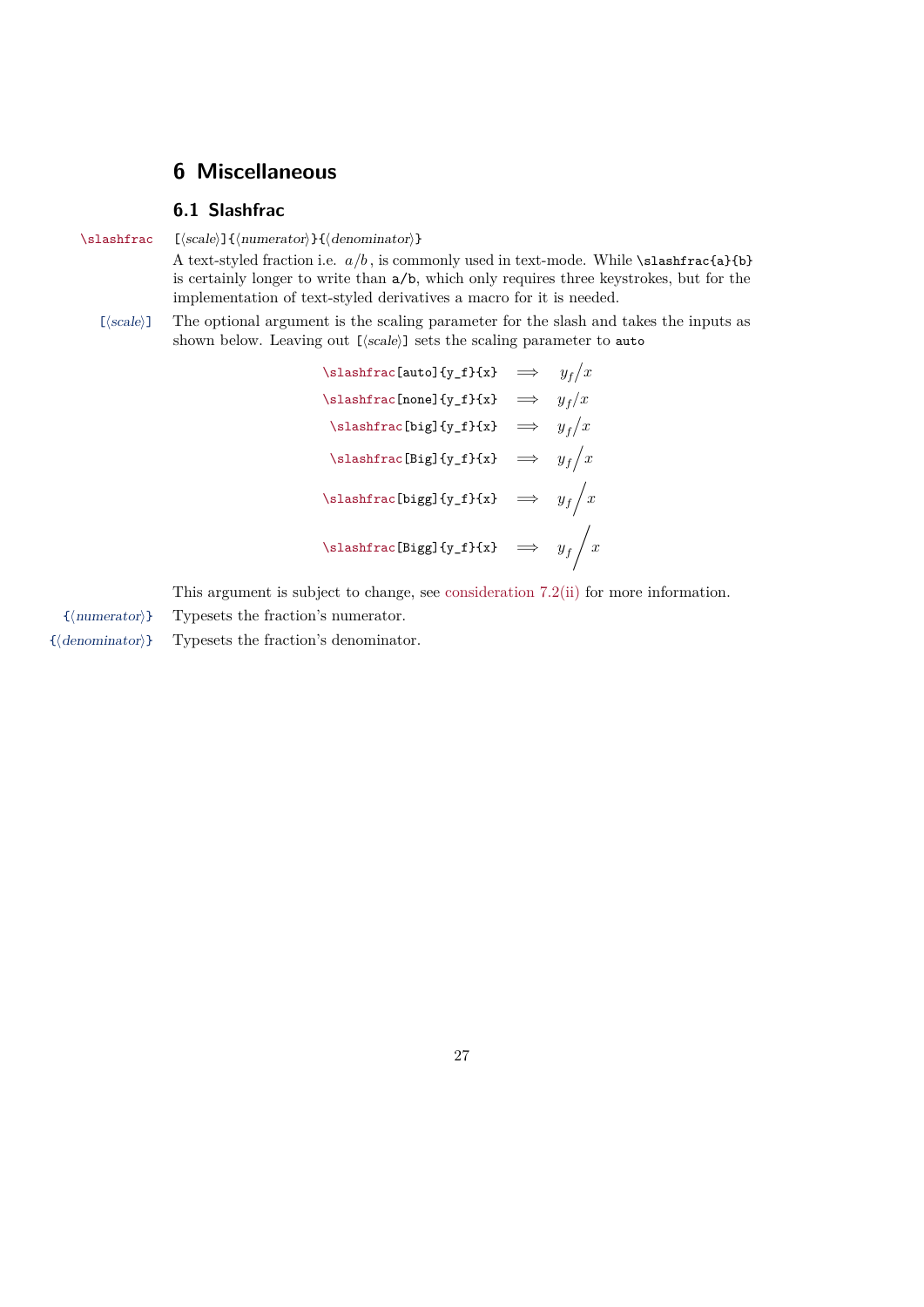## <span id="page-27-0"></span>**7 To do**

Entries marked with  $\checkmark$  will be implemented in a future release specified in the entry. Entries marked with  $\times$  will not be implemented.

## <span id="page-27-1"></span>**7.1 Future implementation**

The list describes what *will be added* to the package in a later release.

(i) Implement the option to turn off the sorting of the terms in the mixed order. This could be made as a draft / final option.

✓⨯**Conclusion:** There could be an draft/final option for the package. But what is should turn off/on is harder to say.

## <span id="page-27-2"></span>**7.2 Future considerations**

The list describes what *might be changed or added* to the package in a later release.

- (i) It can become rather cumbersome to read a derivative with a very long function. To ease this up, I am considering to add a switch that exchange the variable and the function arguments. But this might be against the LAT<sub>EX</sub> way of using arguments, which is the reason it have not been done and I would like feedback on it.
- <span id="page-27-3"></span>(ii) I am considering making the optional argument of  $\sl$ slashfrac into a [ $\langle key = value \rangle$ ] argument with something like scale={ $\langle scaling \rangle$  }. ✓**Conclusion:** I want an key-value implementation like this in the future, but it will not be added in the next release.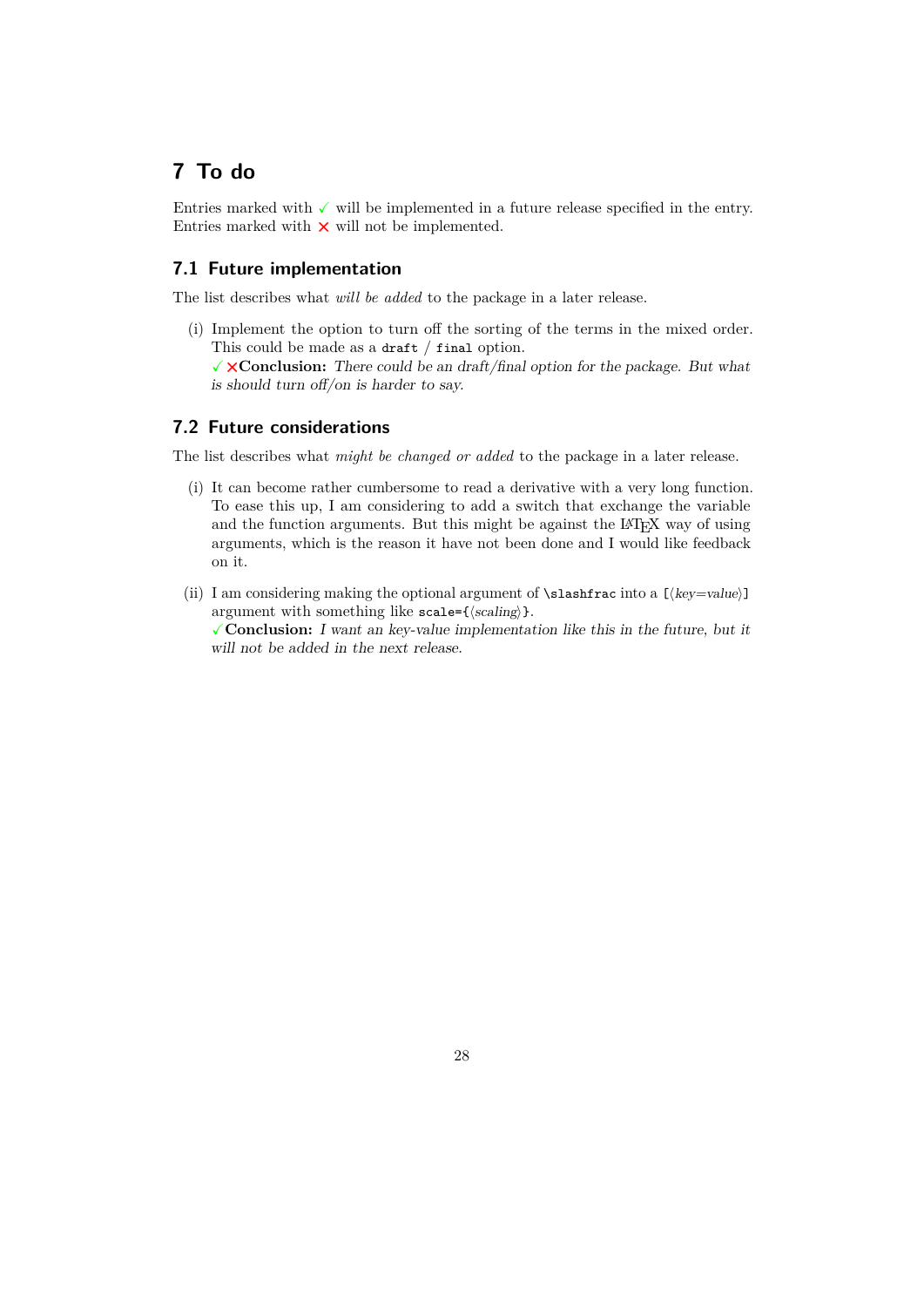## <span id="page-28-0"></span>**Index**

<span id="page-28-1"></span>Numbers in bold refer to the page where the entry is defined.

## **Index of Options**

```
delims
delims-eval, 12
delims-eval-/, 13
delims-frac, 13
delims-frac-/, 13
delims-fun, 13
delims-var, 13, 19
delims-var-*, 19
```
italic italic, [6,](#page-5-1) [8,](#page-7-2) [9,](#page-8-0) **[11](#page-10-2)**, [11](#page-10-2)

## misc

```
frac, 12, 13, 17
fun, 12, 13, 17
mixed-order, 18
mixord, 18
ord, 18, 21
order, 4, 12, 18, 18, 21, 24
var, 12, 13, 17, 17, 19, 20, 20
```
### scale

```
scale-auto, 21
scale-eval, 12
scale-eval-/, 12
scale-frac, 12
scale-frac-/, 12
scale-fun, 12
scale-var, 12, 19
scale-var-*, 19
```
#### sep

sep-begin, **[19](#page-18-0)** sep-end, **[20](#page-19-0)** sep-eval-sb, **[15](#page-14-0)**

```
sep-eval-sp, 15
sep-frac-fun, 14
sep-inf-fun, 14
sep-inf-ord, 14, 19
sep-inf-var, 14, 20
sep-ord-fun, 14
sep-ord-inf, 14
sep-ord-ord, 20
sep-ord-var, 20
sep-var-inf, 14, 20
sep-var-ord, 14
sep-var-var, 14, 20
```
## sort

```
sort-abs-reverse, 16, 24
sort-method, 15, 24, 25
sort-number-reverse, 16, 24
sort-numerical, 16
sort-sign-reverse, 16, 24, 26
sort-symbol-reverse, 17, 24
```
## style

```
style-frac, 11, 15
style-frac-/, 11, 15
style-inf, 6, 11, 11, 18, 18, 22, 23
style-notation, 18
style-notation-*, 19
style-var, 12, 13, 14, 20
```
## switch

switch-\*, [4,](#page-3-1) [8,](#page-7-2) **[15](#page-14-0)**, [18,](#page-17-1) [19,](#page-18-0) **[20](#page-19-0)** switch-/, [5,](#page-4-1) [11–](#page-10-2)[13,](#page-12-0) **[15](#page-14-0)**

upright upright, [6,](#page-5-1) [8,](#page-7-2) [9,](#page-8-0) **[11](#page-10-2)**, [11](#page-10-2)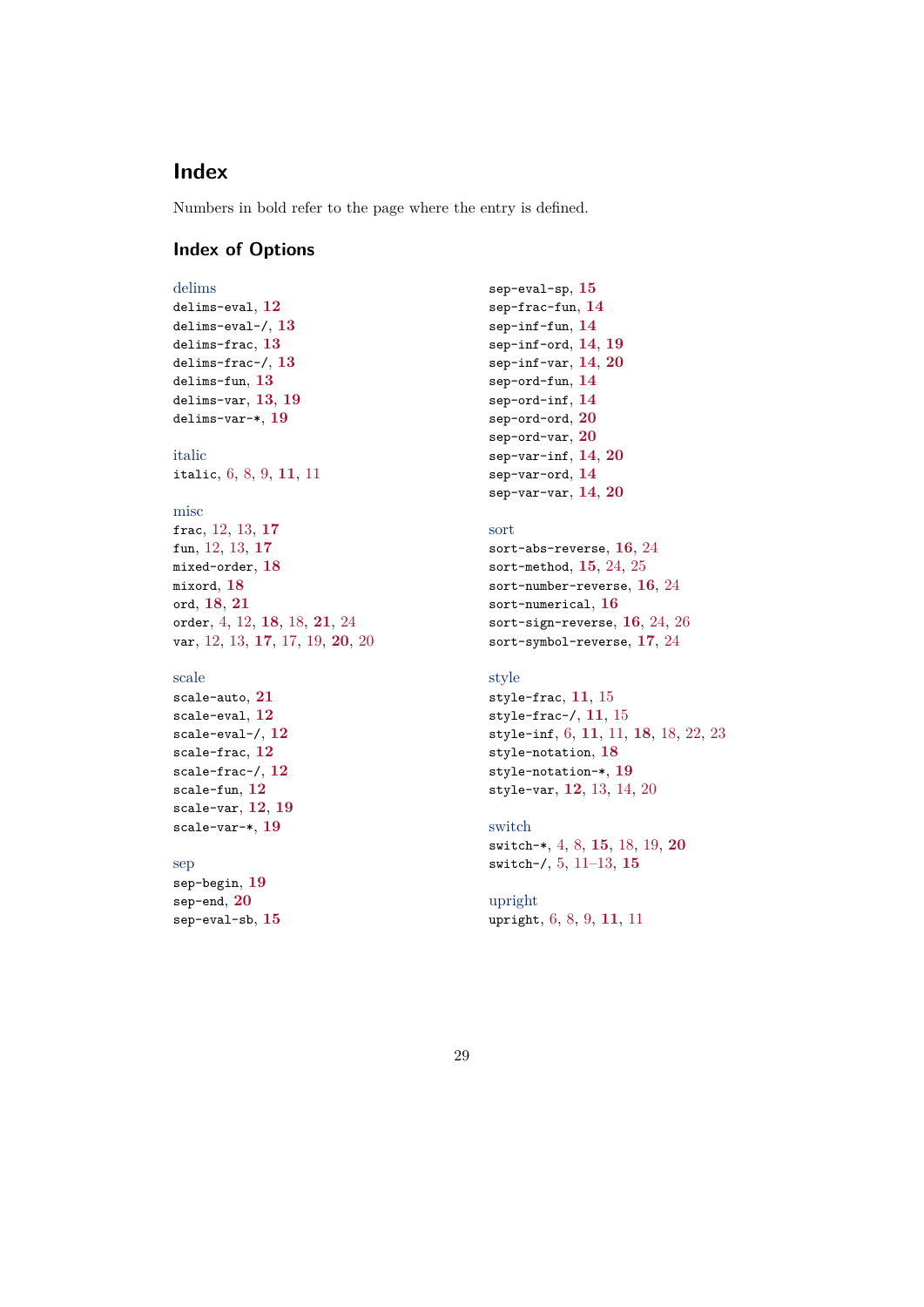## <span id="page-29-0"></span>**Index of Commands**

## A

\adif, [8,](#page-7-2) **[9](#page-8-0)** \adv, **[6](#page-5-1)**, [6](#page-5-1)

## D

\DeclareDerivative, **[22](#page-21-3)**, [22](#page-21-3) \DeclareDifferential, **[22](#page-21-3)**, [23](#page-22-0) \derivset, **[10](#page-9-2)**, [10,](#page-9-2) [21](#page-20-1)

## F

\fdif, [8,](#page-7-2) **[9](#page-8-0)** \fdv, **[6](#page-5-1)**, [6](#page-5-1)

## J

\jdv, [6,](#page-5-1) **[7](#page-6-0)**

## M

\mdif, [8,](#page-7-2) **[9](#page-8-0)** \mdv, **[6](#page-5-1)**, [6](#page-5-1)

## N

\NewDerivative, **[22](#page-21-3)**, [22](#page-21-3) \NewDifferential, **[22](#page-21-3)**, [22](#page-21-3)

## $\Omega$

\odif, **[8](#page-7-2)**, [8](#page-7-2) \odv, **[6](#page-5-1)**, [6,](#page-5-1) [10](#page-9-2)

## P

\pdif, **[8](#page-7-2)**, [8](#page-7-2) \pdv, **[4](#page-3-1)**, [4](#page-3-1) \ProvideDerivative, **[22](#page-21-3)**, [22](#page-21-3) \ProvideDifferential, **[22](#page-21-3)**, [23](#page-22-0)

## R

\RenewDerivative, **[22](#page-21-3)**, [22](#page-21-3) \RenewDifferential, **[22](#page-21-3)**, [23](#page-22-0)

## S

\slashfrac, **[27](#page-26-2)**, [27](#page-26-2)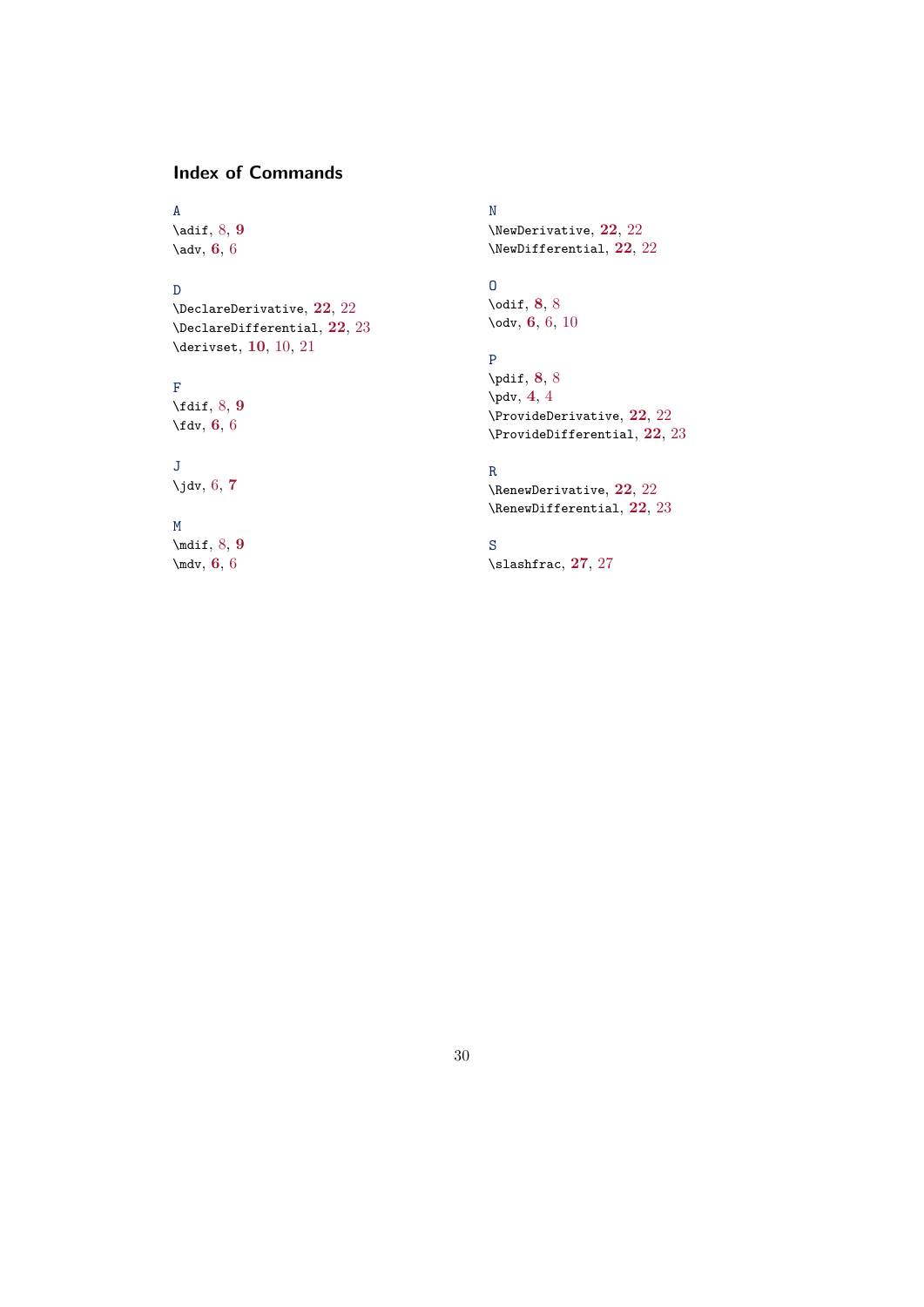## <span id="page-30-0"></span>**Change history**

| v0.9<br>$2019 - 07 - 21$<br><b>Beta</b> |
|-----------------------------------------|
|                                         |

2019-09-18

2019-09-21

- 2019-12-22 Beta
- 2020-02-03 Beta
- 2020-07-20 Beta

2021-05-25

v0.95 • *Please ignore this version, since it contained the wrong* .sty *and* .pdf *files* :(.

• First release of the package. The package is currently in a beta version.

- $\bullet$  Removed the single token restriction of the infinitesimal since it made no sense.
- Fixed the documentation errors and typos.
- Minor fixes to the code.
- $\overline{v_{0.95b}}$  Contains the correct .sty and .pdf files :).
	- One minor code fix.
- $\overline{v_{0.96}}$  Fixed the double superscript issue for higher order derivative when the variable contained a superscript.
- $\overline{v_{0.97}}$  Fixed the argument specifier of  $\_{\text{deriv\_scale\_big:nnnn}}$  when it was used (it was used with :nnnm).
- $\overline{v_{0.98}}$  Fixed a bug concerning the subscript argument due to recent changes to the xparse package dated 2020-05-14 (the fix works with earlier versions of xparse as well).
- $\overline{v_1,0}$  Added new options for derivatives
	- Added new values for existing options
	- Added new commands to write differentials
	- Changed usage of style-inf
	- Changed the order argument to an option argument
	- Changed default values for some options
	- Changed math space keys to accept more general inputs
	- Changed \derivset to define default options
	- Merged the codes for ordinary and partial derivatives
	- Removed the mixed order argument
	- Removed the options misc-add-delims and misc-remove-delims